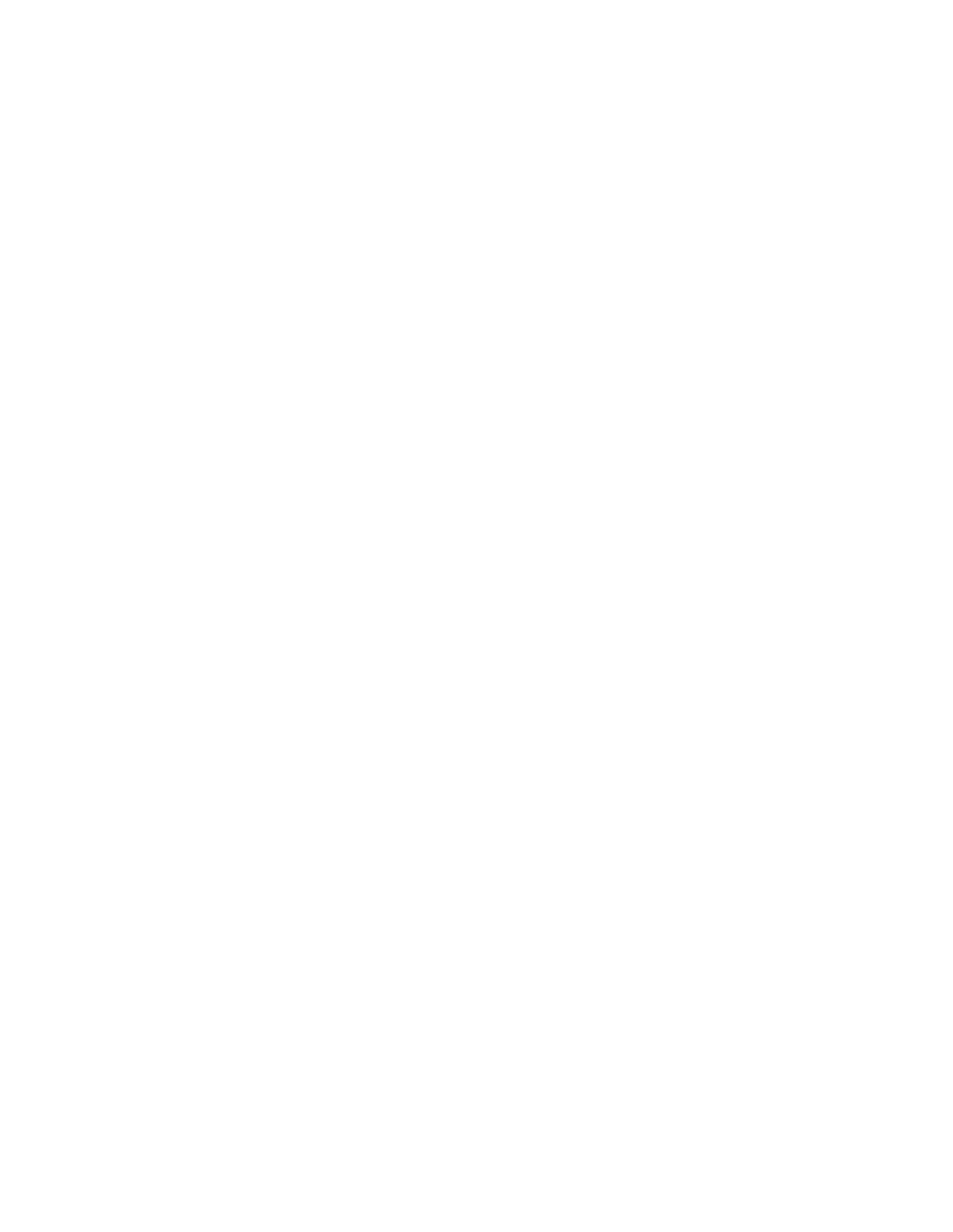*Medical School Objectives Project*

**June 2008**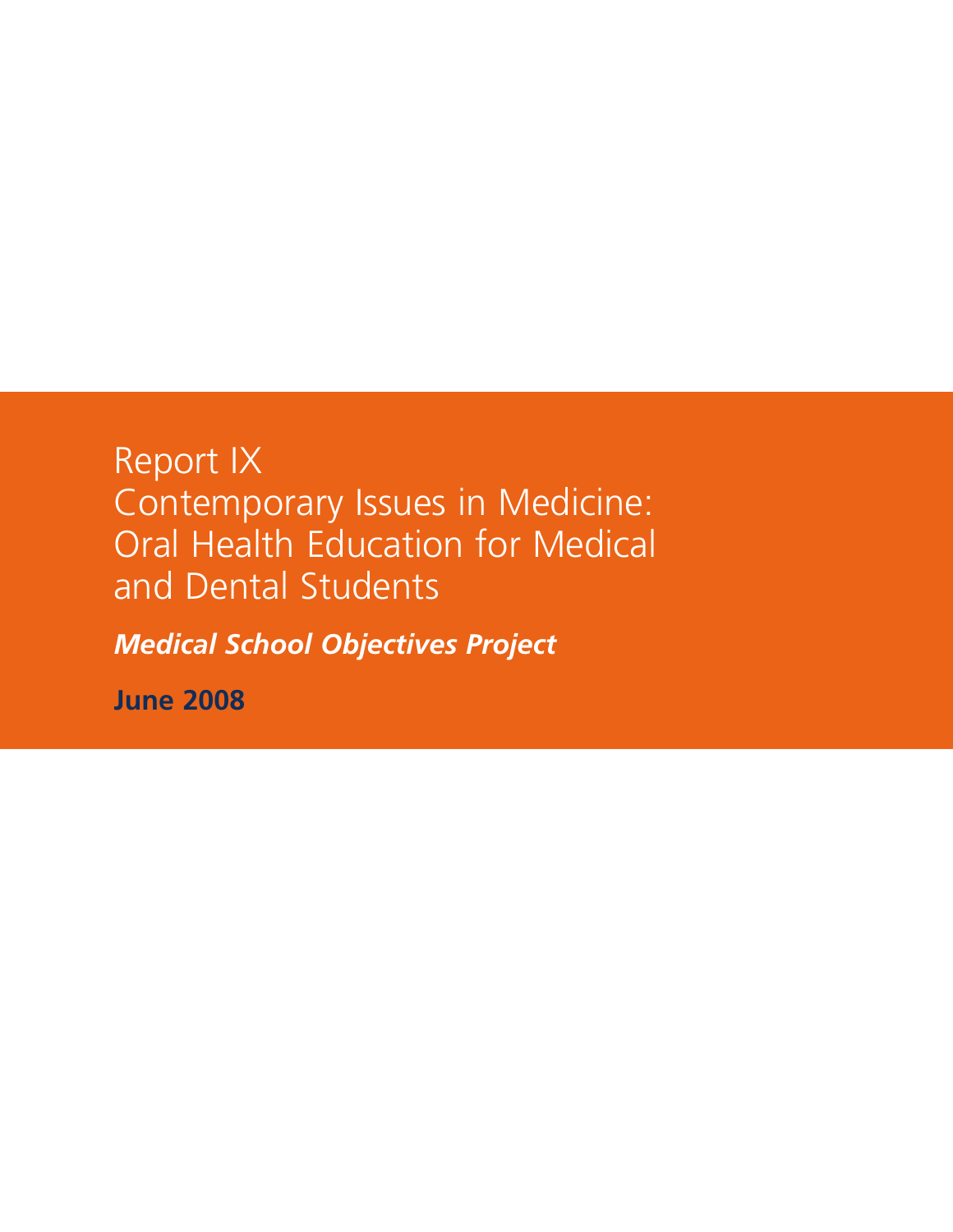To request additional copies of this publication, please contact:

### **Association of American Medical Colleges**

2450 N Street, NW Washington, DC 20037 **T** 202-828-0439 **F** 202-828-0972 alruffin@aamc.org

© 2008 by the Association of American Medical Colleges. All rights reserved.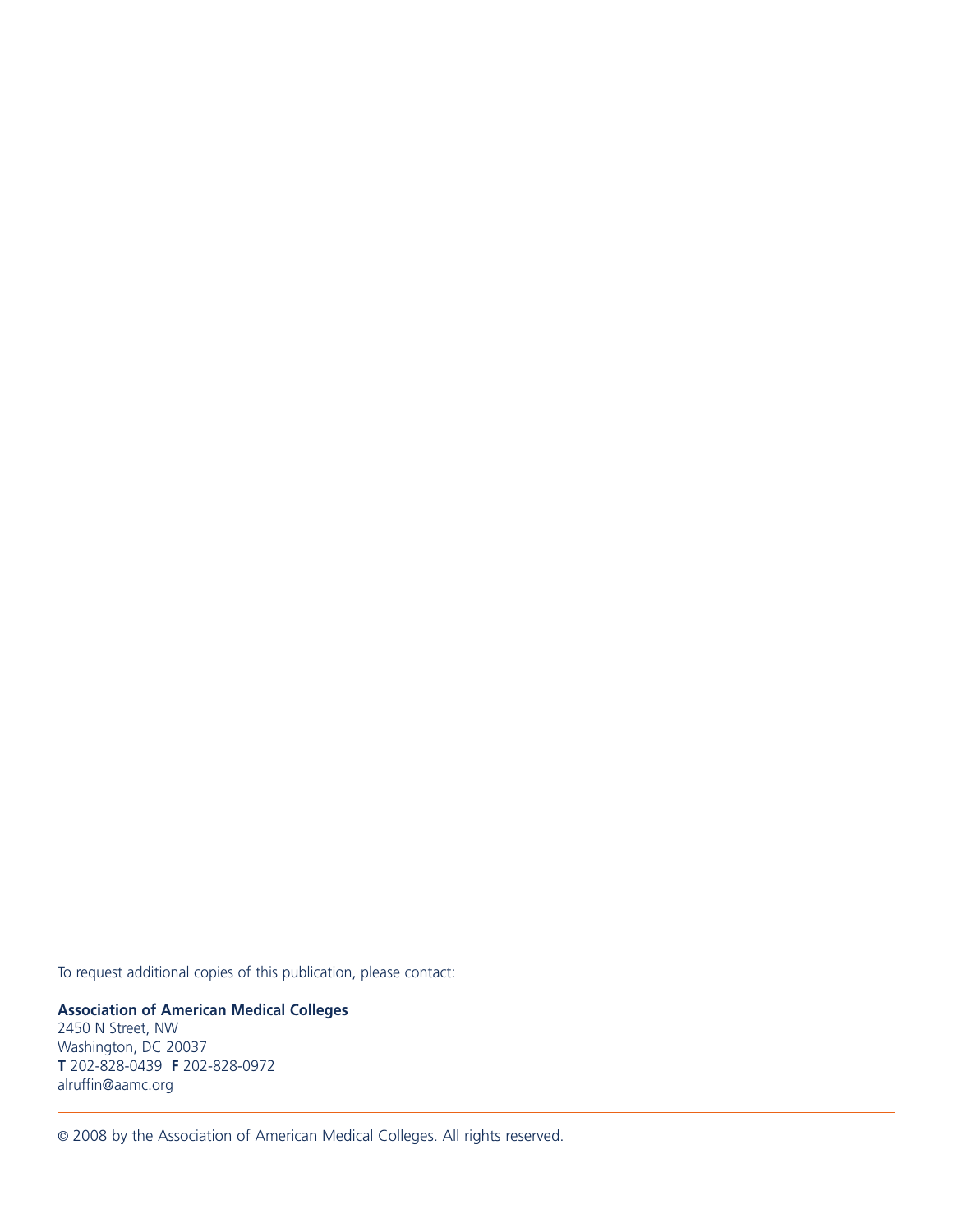

## Introduction

A version of this report was published as "Curriculum and Clinical Training in Oral Health for Physicians and Dentists: Report of Panel 2" as part of the *New Models of Dental Education* initiative funded by the Josiah Macy, Jr. Foundation. For the purpose of this report, the Association of American Medical Colleges and the American Dental Education Association convened a joint expert panel to identify common medical and dental curricula in oral-systemic health by articulating learning objectives and educational strategies needed to prepare dental and medical graduates for their next phase of practice or clinical training. Panel participants were drawn from multiple medical and dental disciplines, representing eight medical and dental academic institutions in the United States and Canada.

#### *Acknowledgments*

This report was developed in collaboration with the American Dental Education Association, whose activities were funded in part by a grant from the Josiah Macy, Jr. Foundation to the Columbia University Center for Community Health Partnership.

## Background

Across health professions, there is a growing appreciation of the need to address patient care systemically and holistically. The development of two separate health professions—one medical and one dental—has its origins in the early nineteenth century,<sup>1</sup> but advances

in biomedical science have blurred this distinction from both diagnostic and therapeutic standpoints. The knowledge and skills physicians need related to clinical dentistry and the knowledge and skills dentists need related to clinical medicine are progressively overlapping. The two professions hold common biomedical science foundations, which include growing evidence of the relationship of oral to systemic health. This report's primary goal is to identify learning objectives in oral and systemic health that will enhance each profession's capacity to improve and maintain the oral and overall health of individuals and populations.

Another aim of this report is to draw attention to the cross-cutting competencies for all health professions students to promote the common attitudes, knowledge, and skills necessary for effective practice and interprofessional collaboration in today's health care environment. While many different curricular innovations have been proposed for the health professions, broad agreement exists on the need for reforms responsive to the emerging science, which includes oralsystemic linkages, as well as other demographic, sociocultural, and environmental factors.

*Oral Health in America: A Report of the Surgeon General* <sup>2</sup> reminded educators, practitioners, and the public of the fundamental fact that oral diseases and disorders present a systemic burden. The report brought attention to the importance of oral health for overall health and to the evidence for profound oral health disparities—disparities that can be

aggravated by health professionals' lack of oral health knowledge.

Subsequently, *The Face of a Child: Surgeon General's Conference on Children and Oral Health***<sup>3</sup> convened** many health constituencies to consider ways to address pediatric oral health disparities. In 2003, the National Call to Action to Promote Oral Health specifically called for revamping health professions education to include oral health content as a key step towards eliminating oral health disparities.

In an earlier 1995 study, *Dental Education at the Crossroads: Challenges and Change*, <sup>4</sup> the Institute of Medicine (IOM) had already recommended closer integration of dentistry with medicine and the health care system as a whole. This IOM report predicted that scientific and technological advances in molecular biology, immunology, and genetics, along with an aging population with more complex health needs, would increasingly link dentistry and medicine, leading to the need for changes in dental education.

As physicians come to see oral health as a legitimate domain of involvement for their profession, and dentists acquire better understanding of the systemic implications of oral disease, asking the right questions will be as much a matter of perspective as of knowledge and skills. Cultivating such a perspective will require significant change in the curricula of both professions. This report is intended to promote curricular change by defining the attitudes, knowledge, and skills that underlie such a perspective.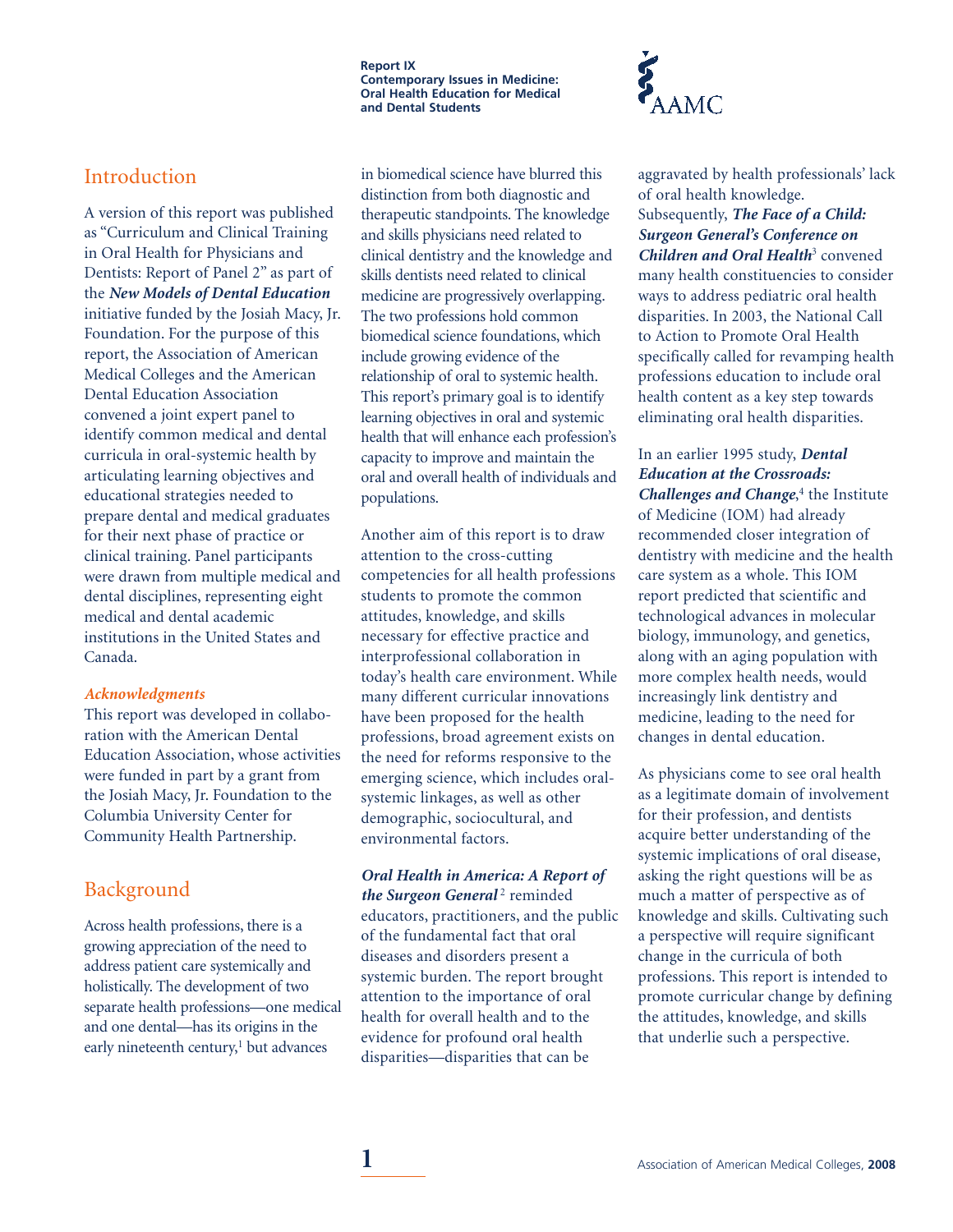## Oral-Systemic Health Biomedical Knowledge and Learning Objectives

Existing standards in medicine<sup>5,6</sup> and dentistry7-9 already support the inclusion of oral-systemic health learning objectives in the predoctoral curriculum. Therefore, in many ways, organizational precedent is established for the articulation of common and collaborative educational practices. Learning objectives for knowledge, attitudes, and skills in the basic science area, as well as in the applied clinical sciences, overlap. At the same time, many areas will require different degrees of coverage in the curriculum, depending on whether these areas focus primarily on preparation of a dentist or a physician. This section serves to emphasize common systemic and oral conditions that both medical and dental students should know.

#### **Knowledge**

To address oral-systemic connections in collaborative patient care, learning objectives should impart requisite foundational knowledge and clinical reference that enable an understanding of the oral manifestations of systemic diseases and other oral-systemic interactions. Educational strategies should be designed so that medical and dental students acquire the type, breadth, and depth of information required by their respective profession.

*Prior to graduation, medical and dental students should have demonstrated to the faculty's satisfaction biomedical and clinical understanding in the following areas:*

**Basic and clinical science principles**

#### • anatomy/embryology

- histology
- biochemistry
- cell and system physiology
- principles of molecular biology
- pathology, including oral cancer
- pathophysiology of major diseases, including basics of caries and periodontal diseases
- neurological sciences
- microbiology and immunology, including oral pathogens in caries and periodontal diseases
- principles of medical therapeutics and pharmacology, including oral impact of common medications
- endocrinology, including reproductive health
- genetics, including major syndromes such as cleft lip and palate
- nutrition and impact on oral health

**Clinical presentation of oral-systemic manifestations and interactionsrelated to major diseases and conditions**

- hypertension and cardiovascular diseases
- diabetes, including interaction with periodontal health
- obesity, including increased risk for caries and periodontal disease



- eating disorders
- hematological disorders, including bleeding diatheses, leukemia, and lymphomas—presentation in head, neck, and oral areas
- oral and pharyngeal cancers
- **caries**
- periodontal diseases
- sexually transmitted diseases, including oral manifestations
- medication and therapeutic impact on oral health (e.g., radiation, transplantation, immune suppression, anticoagulation, etc.)
- HIV-AIDS and other immune disorders, including oral manifestations and Sjögren's syndrome
- infectious diseases and common oral pathology (thrush, herpes, varicella, leukoplakia, lichen planus)
- depression and common mental health conditions and oral impact of medication
- substance abuse (alcohol, tobacco, drugs, and related oral conditions, e.g., "meth-mouth")
- violence and trauma, including oral and craniofacial manifestations of child abuse and neglect
- pain syndromes (tooth pain, temporomandibular joint dysfunction)
- human development across the life span—special issues for children and the elderly
- physical disabilities and cognitive special needs patients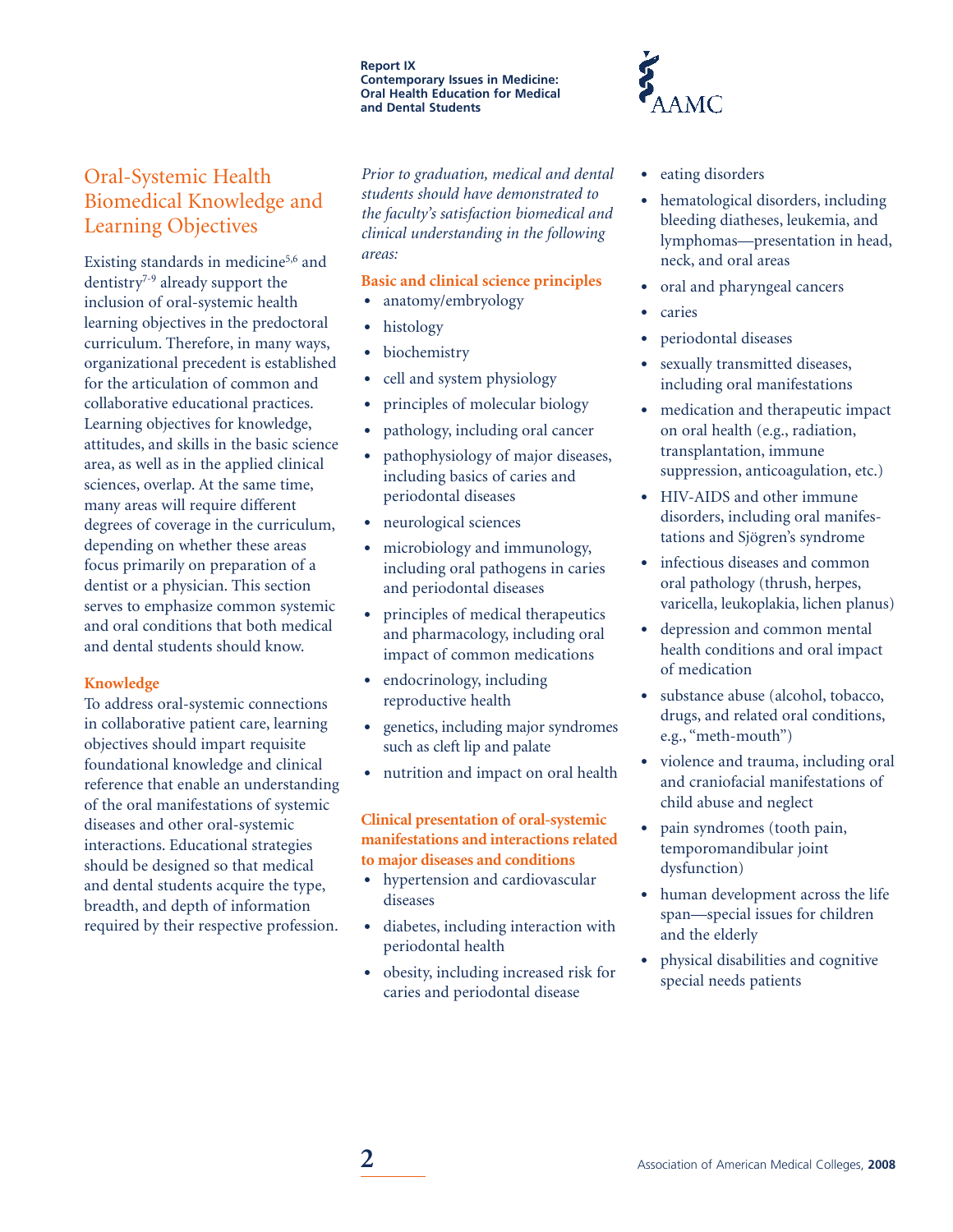#### **Skills**

For practicing physicians and dentists, a number of clinical skills have become specialized relative to their respective area of patient care. However, as a more contemporary, collaborative approach evolves in health care delivery, common skill competence will be required of both dentists and physicians as they managing broad patient health issues. These skills also relate to the use and interpretation of laboratory data in formulating treatment plans or making appropriate professional referrals.

*Prior to graduation, medical and dental students should have demonstrated to the faculty's satisfaction the ability to:*

- interview patients effectively across the life cycle
- address cultural and linguistic aspects (i.e., effectively engage interpreters)
- obtain a medical history, including sexual history and gender orientation
- obtain an oral and dental health history
- perform general physical exam and assess general habits
- perform head and neck examination that includes recognition of caries, periodontal disease, dental erosion from eating disorders, cleft palate and other anomalies, mucosal changes, indications of oral cancer
- assess basic mental health status of patients
- provide patient education and health counseling (i.e., motivational interviewing or other techniques for patient behavioral change related to nutrition, substance use, or oral hygiene habits)
- order appropriate laboratory, radiographic, and other diagnostic tests, including biopsy of suspicious oral lesions
- integrate information from physical exam, history, and laboratory, radiographic, and other data to arrive at a differential diagnosis
- formulate treatment options for the patient to include communication of risks and benefits of the proposed treatment plans, as well as health implications of nontreatment
- obtain appropriate informed consent (parental permission)

MedEdPORTAL EAAMC

#### **MedEdPORTAL**

Subsequent to the oral health panel deliberations reported here, the AAMC and ADEA have formed a partnership to expand MedEdPORTAL (an online peer-reviewed repository for educational and teaching resources) to include oral health and dental education content. This partnership is designed to facilitate broad access to educational and instructional materials in order to foster interdisciplinary education, thus improve the quality of patient care in the medical and dental clinical settings. www.aamc.org/mededportal



#### **Attitudes**

Fundamentally valuing the importance of attending to oral-systemic health in patient care, as well as recognizing environmental, sociocultural, and other factors that define an individual's life experiences, will support and enhance health care providers' ability to deliver quality care in a coherent, systematic fashion. Instilling and fostering the value of recognizing these factors is essential to preparing medical and dental graduates for practice.

*Prior to graduation, medical and dental students should have demonstrated to the faculty's satisfaction an appreciation for the importance of:*

- recognizing oral health information as vital to a comprehensive medical history
- including oral and mental health status elements in the complete physical exam
- responding to behavioral and habitual factors affecting patient and oral health
- collaborating in the care of patients' oral and systemic health
- acknowledging a shared societal responsibility between patients, families, and other health professionals for the oral and systemic health of patients and the public
- employing foundational basic and clinical science knowledge in oral and systemic health, and the need to remain current in both
- applying appropriate use of technology and recognizing limitations of technological therapies
- exercising both medical and surgical approaches to disease management (i.e., for treatment of dental caries)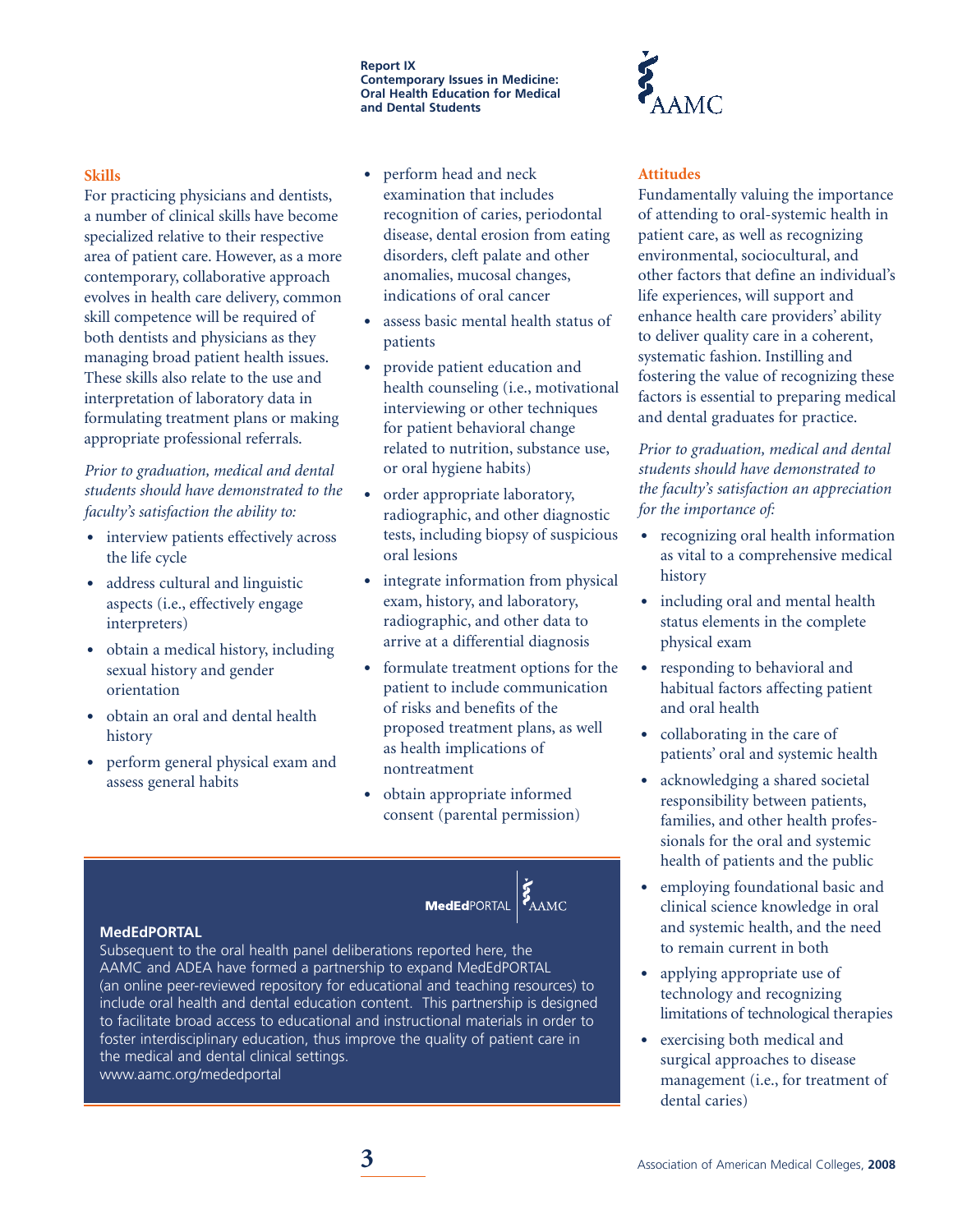## Cross-Cutting Competencies for Health Professionals

Over the last decade, numerous groups and individuals have emphasized the importance of adopting educational competencies that reach across the health professions. Overarching competencies highlighted here are taken principally from the 2003 IOM's *Health Professions Education: A Bridge to Quality*. <sup>10</sup> This landmark report concluded that all health professionals should be educated to 1) provide patient-centered care, 2) work in interdisciplinary teams, 3) employ evidence-based practice, 4) apply quality-improvement approaches, and 5) utilize informatics. These competencies define an orientation inclusive of oral-systemic connections. In fact, cross-cutting competencies are essential for the future of a responsive and responsible approach to health issues.

While the external environmental pressures for medicine and dentistry to continue educational change have been described elsewhere in the literature, the issues are important enough to restate here. They represent concerns that must orient and sustain the future curriculum of preparing both physicians and dentists, and for all those who enter health care professions.

#### **A Changing Environment**

Cross-cutting domains respond to the changing environment in which all health professionals will practice. This landscape includes evolving science and technologies, an increasing use of informatics in health care and practice, and an emphasis on accountability and quality improvement across health

systems. Demographic shifts include population growth and an increasingly diverse society, with minorities now constituting one-third of the entire population and almost half of children under age six. <sup>11</sup> There are rising numbers of elderly people—many of whom have complex and chronic health needs—and increased survival of individuals with disabilities and other special health care needs. At the other end of the age span are the 40 percent of children who live in poor or low-income families<sup>12</sup>—poverty rates for children being twice that of adults. <sup>13</sup> Low socioeconomic status or being in a minority group places individuals of any age at greater risk for oral health disparities and difficulty accessing dental care. Finally, globalization, with its implications for distribution of resources, commerce, and travel, has the potential to dramatically affect many aspects of health and health care.

#### **Preparing for the Future**

Cross-cutting competencies recognize that not only must medical and dental educators strive to graduate practitioners competent to meet present clinical needs, they must also prepare students to practice in a future health care environment that may be very different from the current one. Both physicians and dentists will need to become more adept at integrating new knowledge, comfortable at the interface of their disciplines and others, and capable of applying this knowledge collaboratively as caregivers on the patient's health care team. Practitioners will also need a more robust understanding of the overall wellness of patients, so that health promotion and disease prevention become goals for individuals as well as



communities. Health systems will increasingly emphasize accountability and quality improvement and will leverage contractual arrangements to accomplish these goals. All health practitioners must be prepared to respond as part of the health care workforce in the face of widespread public health threats. On a daily basis, practitioners will need the ability to work and communicate with our increasingly diverse patient population. To take on these challenges, educators must train a culturally and linguistically competent and representative health workforce.

#### **Integrating New Knowledge into Evidence-Based Practice**

To integrate new knowledge and assess the biomedical literature, graduates must be sophisticated users of science and technology. The goal is not to make every dental or medical school graduate a research scientist, but rather to make every graduate a man or woman of science—that is, a sophisticated consumer of research. <sup>14</sup> While the scientist is the producer of research, the practitioner is the consumer of that knowledge. Openness to new ideas, critical thinking skills, and the ability to interpret scientific results will be needed to translate new evidence into practice.

**Curricular Choices, Professional Ethics** To ensure that both medical and dental students have skills in evidence-based practice and lifelong learning, for collaborative teamwork, cross-cultural communication, and other broad competencies, difficult curriculum decisions will have to be made and priorities reassessed. Inordinate devotion to traditional curricula and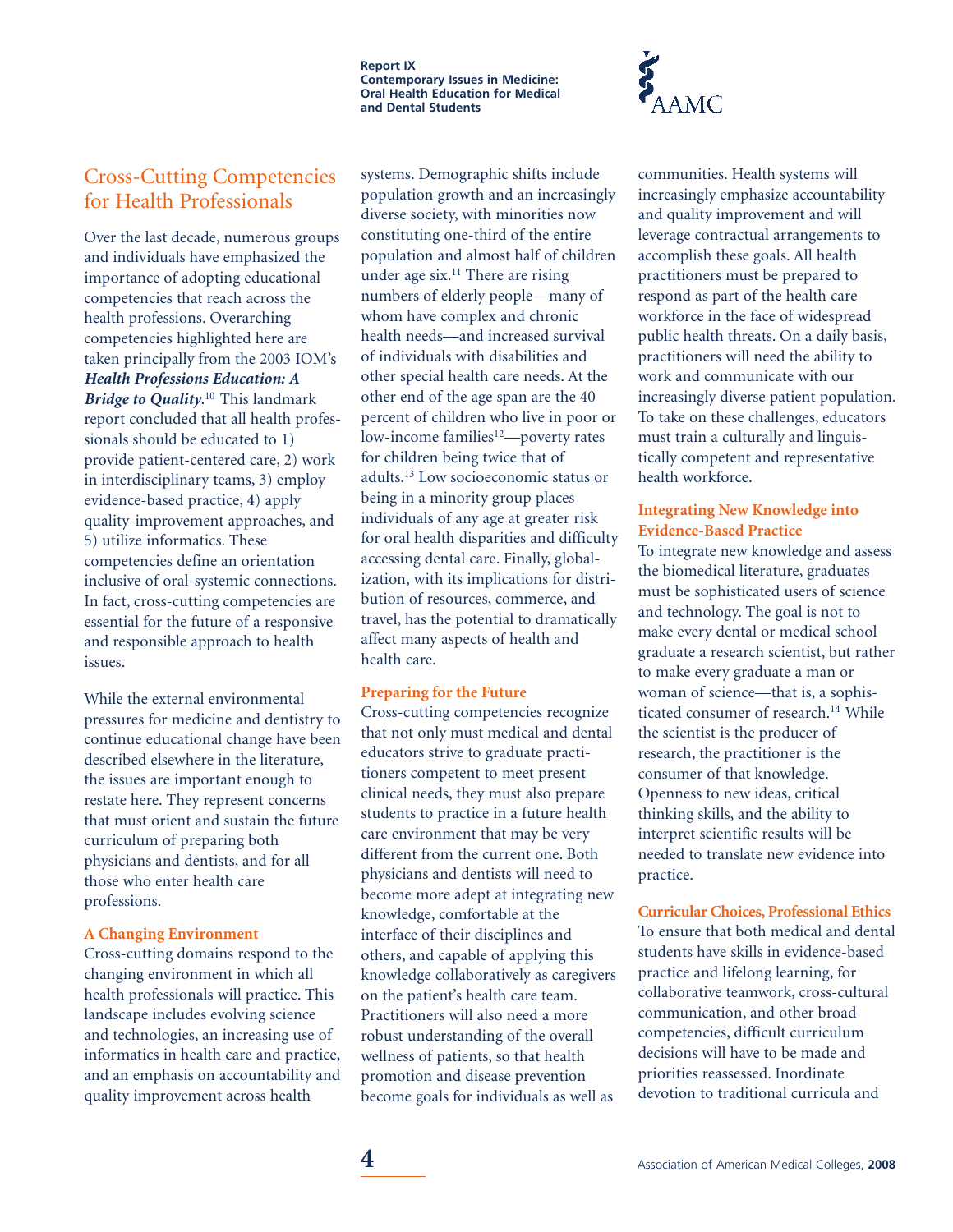technical skills will come at the price of not preparing students for success in a world of increasing diversity and complexity, intensifying competition, and continual change. Such choices may shortchange students in skills needed to care for diverse populations or to engage in quality improvement. Similarly, without additional knowledge in oral-systemic health interactions, medical and dental students will be less able to care for patients with complex health conditions, to promote oral health and address disparities in

vulnerable populations, and to work collaboratively as members of the same health care team for patient care and public advocacy.

All curricular innovations support the health enterprise's core ethical mandate to improve individual and public health. Increased recognition of the importance of professionalism in both medicine and dentistry has accompanied the changes altering the face of health care. 15-18 Underlying principles of ethics and profes-



sionalism must remain the bedrock of professional training, even—or especially—as the landscape of health practice changes. Content in this arena must be reinforced and revitalized to keep pace with the challenges of contemporary practice. Dental and medical professionals are equally bound by these tenets.

Attitudes and values, knowledge, and skills, from a consideration of crosscutting competencies, are listed in Table 1.

**Table 1. Attitudes and values, knowledge, and skills from a consideration of cross-cutting competencies**

#### Attitudes and Values

- Importance of patient and familycentered health care in medicine and dentistry
- Respect for patients' diversity and unique value systems
- Commitment to ethical and professional tenets for physicians and dentists
- Public health values, including disease prevention and universal access to health and dental care
- Need for continual quality improvement and reflective practice
- Importance of lifelong learning
- Importance of interprofessional collaboration in patient care and public advocacy
- Value and limitations of technology

#### Knowledge

- Patient- and family-centered health care<sup>1</sup>
- $\bullet$  Cultural competency<sup>2,3</sup>
- Ethics and professionalism<sup>4,5</sup> in patient care, teaching, and research
- Principles of public health $6.7$ 
	- o multiple determinants of health outcomes, including oral health (biological, behavioral, environmental, sociocultural, and health system issues) o risk factors for oral diseases
	- o existence of oral health disparities among vulnerable groups
	- o health promotion and disease prevention measures, including the role of fluorides
- Principles of continual quality assessment and improvement
- Critical reading of the biomedical literature for evidence-based practice
- Interprofessional collaboration and team care8
- Differences in health profession cultures
- Communication and effective referral across professions
- Appropriate community medical and dental colleagues for referral and professional collaboration
- Information management and uses of technology<sup>9</sup>

#### Skills

- Provide patient- and family-centered care
- Provide culturally competent care
- Exhibit professionalism in all settings
- Utilize public health approaches
- Promote disease prevention, wellness, and healthy lifestyles, including oral health habits
- Assess patient risk for disease (e.g., dental caries or oral cancer)
- Advocate for universal access to health care, including oral health care
- Apply principles of continual quality assessment and improvement (from 2003 IOM report) $10$
- Critically evaluate biomedical literature to inform evidence-based practice
- Provide interprofessional team care
- Identify appropriate community medical and dental professionals for referral and collaboration
- Effectively apply technology
- 
- 
- 
- 1 Maternal and Child Health Bureau. Definitions of family-centered care and cultural/linguistic competence, July 17, 2005. At:<br>2 Www11.georgetown.edu/research/gucchd/nccc/documents/RolloutLetter.pdf. Accessed: October 14,
- 
- 5 –Jonsen A, Siegler M, Winslade WJ. Clinical ethics: a practical approach to ethical decisions in clinical medicine. 5th ed. New York: McGraw-Hill, 2002.<br>6 Healthy people 2010, chapter 23: public health infrastructure.
- At: http://educationforhealth.net/publishedarticles/article\_print\_14.pdf. Accessed: October 14, 2007.
- 8 Clark PG. What would a theory of interprofessional education look like? Some suggestions for developing a theoretical framework for teamwork training. J Interprofessional Care 2006;20(6):577–589.
- 9 Association of American Medical Colleges. Contemporary issues in medicine: medical informatics and population health, 1998. At: www.aamc.org/meded/msop/msop2.pdf.
- Accessed: October 14, 2007.<br>10 Greiner AN, Knebel E, eds. Health professions education: a bridge to quality. Washington, DC: Institute of Medicine of the National Academies of Science, National Academies<br>10 Press, 2003. At

**5**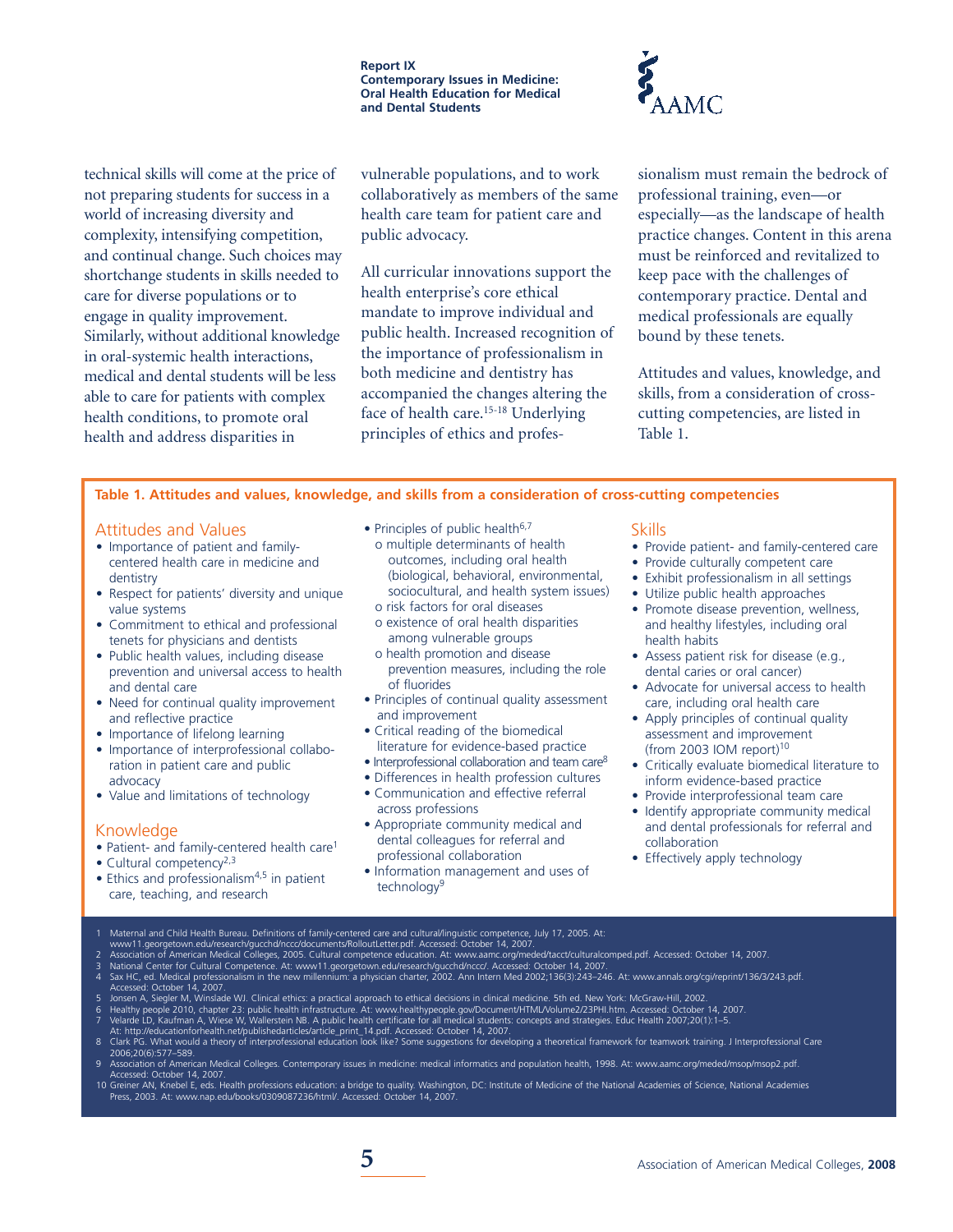## Curriculum and Educational **Strategies**

There are at least as many ways to incorporate oral-systemic learning objectives into medical and dental school curricula as there are medical and dental schools. In the case of medical students, specific oral-systemic health learning objectives can be created and matched with clinically relevant experiences to enhance oral health knowledge and the collaboration with dental schools where possible. In the case of dental students, greater emphasis on systemic health in relevant courses, increased interaction with other health professions, and opportunities to participate as a team member can help promote these changes.

In the area of cross-cutting competencies, curriculum development can provide the context for more interprofessional collaboration and, potentially, cost efficiencies for the involved schools. Some examples of curricula and educational strategies in both oral-systemic content and cross-cutting competencies are provided.

#### **Curriculum in Oral-Systemic Health Content**

To optimize learning of new oralsystemic health content for medical students, a spiral curriculum is suggested (i.e., the information is offered in basic science courses and then reinforced at successively higher levels of training and by clinical experiences), as has been implemented at the University of Washington School of Medicine19 (Table 2).

Five major themes in oral health were identified (public health, caries, periodontal diseases, oral cancer, oralsystemic interactions), as were associated curricular elements across the four years of medical school. (Table 3 offers an elaboration of the caries learning objective within the spiral curriculum.) An oral health elective for medical students was also created, targeting first- and second-year medical students. This course added several more themes to the curriculum (handling of dental emergencies and trauma, oral health issues for patients with special needs, specific skills in oral screening examination and application of fluoride varnishes). 20 Another important contribution to identifying appropriate learning material has been the formulation of oral health content through a Society of Teachers of Family Medicine project that developed oral health content along the line of competencies from the Accreditation Council on Graduate Medical Education. 21



Case Western Reserve School of Dental Medicine is taking the oral-systemic curriculum overlap to the next level and simultaneously facilitating interprofessional collaboration by allowing students to complete foundational knowledge in both medicine and dentistry. This new program will result in the granting of D.M.D. and M.D. degrees in five years (see http://dental.case.edu/dmdmd/).

New strategies to better integrate oral and systemic learning objectives and promote interprofessional collaboration include alignment of dental schools with other professional schools. Effective strategies already employed at some schools include training with physical and occupational therapy (University of Southern California School of Dentistry), incorporating dental training with nursing (New York University College of Dentistry), and including basic science courses for dental and medical students (many schools) and largely common dental and medical curricula for the first two years (Harvard School of Dental Medicine).

#### **Oral Cancer and Osteoradionecrosis of the Jaw**

"Nothing prepared me for the destruction that I witnessed on Mr. J's jaw caused by osteoradionecrosis. His jaw bone melted away on the X-rays until he had a fractured mandible, all because he had radiation treatment for oral cancer years ago. Mr. J developed root caries on one of his few remaining teeth. It had already advanced into the pulp, and when I saw him for dental pain, the X-ray showed a large area of bone loss that quickly progressed in spite of our treatment. This experience has shown me that people who have had radiation therapy for oral and pharyngeal cancer must be carefully followed for preventive dentistry and emerging dental needs. Even years after the original cancer treatment, they may be at risk for radiation-associated dental caries and osteoradionecrosis. It is critical that the dentist and the oncology team communicate closely about the care of patients who have had head and neck radiation treatment for oral or pharyngeal cancer."

*—Ronald P. Strauss, D.M.D., Ph.D., reflections made while visiting University of North Carolina at Chapel Hill School of Dentistry clinical rotation sites*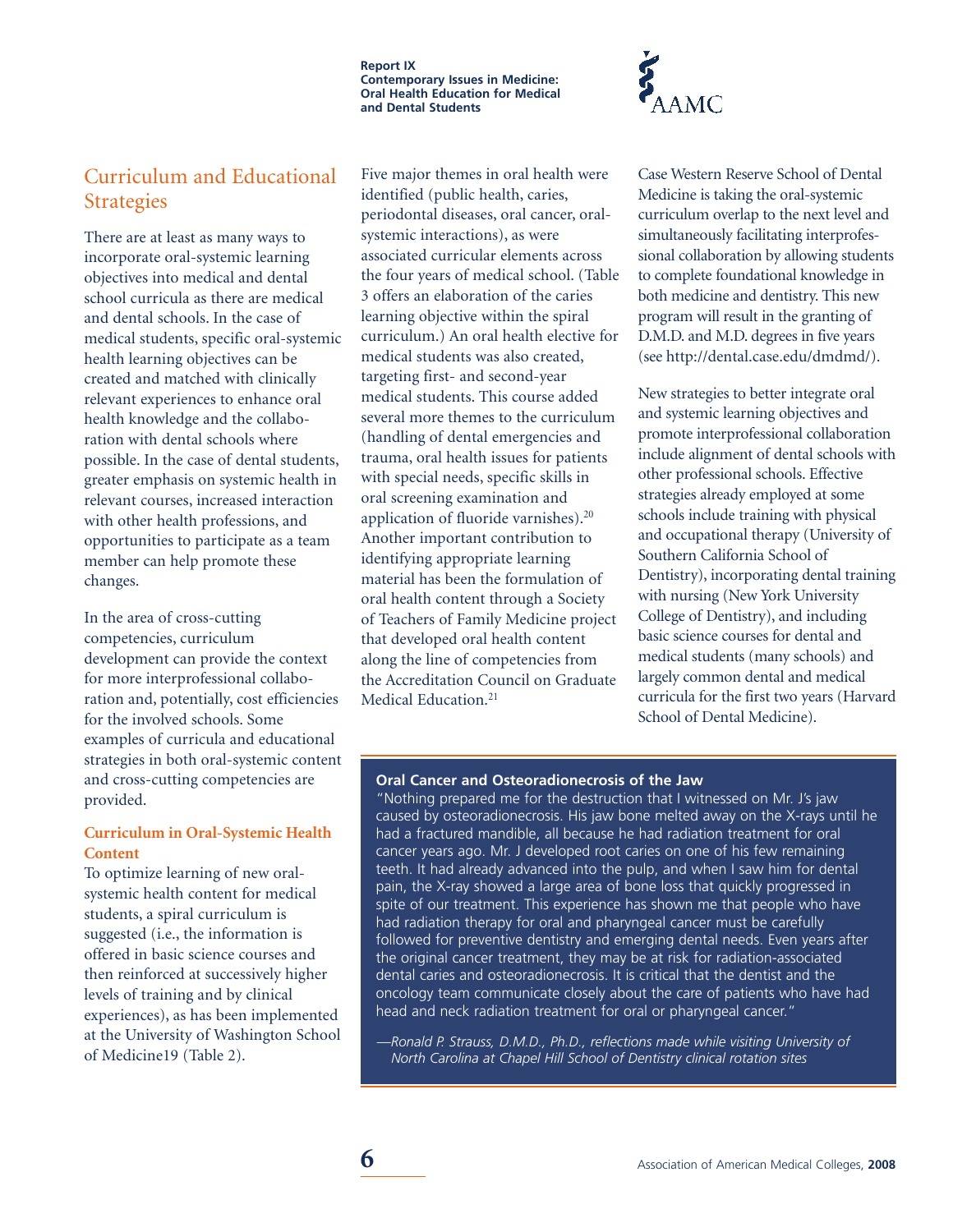

#### **Table 2. Examples of oral health learning objectives for medical students**

Proposed Oral Health (OH) Goals and Learning Objectives for Medical Students, with Targeted Courses, University of Washington School of Medicine, 2005

|                                                                                                                                                                                                     | Goals/Theme Areas Learning Objectives                                                                                                                                                                                                                                                                                                          | Competencies                                                                                                                                                                                                                                                                                                                                                                                                                                                                                                                                                                                                                                                                   | Targeted Courses for Each OH Theme Area                                                                                                                                                                                                                                                                                                                                                                                                                                                                                                                                                                                                                                                  |
|-----------------------------------------------------------------------------------------------------------------------------------------------------------------------------------------------------|------------------------------------------------------------------------------------------------------------------------------------------------------------------------------------------------------------------------------------------------------------------------------------------------------------------------------------------------|--------------------------------------------------------------------------------------------------------------------------------------------------------------------------------------------------------------------------------------------------------------------------------------------------------------------------------------------------------------------------------------------------------------------------------------------------------------------------------------------------------------------------------------------------------------------------------------------------------------------------------------------------------------------------------|------------------------------------------------------------------------------------------------------------------------------------------------------------------------------------------------------------------------------------------------------------------------------------------------------------------------------------------------------------------------------------------------------------------------------------------------------------------------------------------------------------------------------------------------------------------------------------------------------------------------------------------------------------------------------------------|
| <b>Public Health</b><br>The medical<br>student graduates<br>with dental public<br>health knowledge<br>and believes that<br>oral health (OH) is<br>important and<br>physicians have a<br>role in OH. | <b>Knowledge</b><br>• Dental public health overview<br><b>Attitudinal</b><br>• OH is important<br>• Physicians have a role in<br>preventing and recognizing<br>oral disease                                                                                                                                                                    | • Can describe which patients are at Medicine, Health, and Society<br>increased risk for oral diseases<br>(low socioeconomic status/minority<br>status, patients with special<br>needs/disabilities, living in rural or<br>underserved areas)<br>• Can describe barriers to<br>access/utilization of dental services Pediatrics/Medicine Clerkships<br>(lack of insurance or providers,<br>cultural/geographic issues, etc.)<br>• Can describe importance and<br>• Can describe roles physicians can<br>play in identification/prevention of<br>oral disease                                                                                                                   | • Disparities in oral disease and access,<br>finance mechanisms, fluoridation and other<br>policy issues, costs of care, role of<br>physicians<br>ICM*<br>• Role of physicians in OH<br>· Populations/patients at risk, role of<br>physicians in OH<br><b>Chronic Care/Geriatrics</b><br>safety of public water fluoridation . Access to dental care for elderly or special<br>needs patients                                                                                                                                                                                                                                                                                            |
| <b>Caries</b><br>The medical student<br>graduates with<br>knowledge in caries<br>prevention and can<br>screen for caries and<br>collaborate with<br>dentists.                                       | <b>Knowledge</b><br>• The caries process<br>• Impact of untreated caries<br>(pain, abscess, cellulitis, airway,<br>other systemic impacts)<br>• How to prevent caries<br><b>Attitudinal</b><br>• Caries is an important problem.<br>• Physicians should help<br>prevent/identify caries<br>• Physicians should collaborate<br>with dentists    | • Can describe caries process and<br>sequelae<br>• Can screen for caries on exam<br>• Can assess risk factors for caries<br>(socioeconomic status, diet,<br>hygiene, lack of fluoride, caries in<br>mom or sibs of children at risk,<br>meds with sugar or xerostomia,<br>lack of access to dental care)<br>• Can counsel about caries process<br>and prevention including<br>diet/feeding fluoride and oral<br>hygiene (especially brushing with<br>fluoridated toothpaste)<br>• Can counsel mothers about trans-<br>mission of cariogenic bacteria to<br>infants and need for maternal OH care<br>• Can recommend regular dental care<br>and refer to dentists appropriately | Anatomy<br>• Dental anatomy<br><b>Microbiology</b><br>· Oral flora, cariogenic bacteria<br>ICM*<br>• Oral screening exam<br><b>Nutrition</b><br>. Role of diet, fluoride, calcium in caries<br>Pharmacology<br>• Xerostomia and caries risk<br><b>Pathology</b><br>• Pathogenesis of caries<br><b>Obstetrics and Gynecology</b><br>• Maternal transmission of cariogenic bacteria<br><b>Pediatrics/Medicine Clerkships</b><br>• Oral exam; patient counseling on diet,<br>toothbrushing, fluorides; transmission of<br>cariogenic bacteria; infant nighttime<br>feedings; smoking; dental referrals                                                                                      |
| <b>Periodontal Disease Knowledge</b><br>The medical student<br>graduates with<br>knowledge in<br>periodontal disease<br>prevention and<br>recognition, and can<br>collaborate with<br>dentists.     | • Pathogenesis of periodontal<br>disease<br>• Impact of periodontal disease<br>(tooth loss, systemic sequelae)<br>• How to prevent periodontal<br>disease<br>Attitudinal<br>• Periodontal diseases are<br>important<br>• Physicians should help<br>prevent/identify periodontal<br>disease<br>• Physicians should collaborate<br>with dentists | · Can describe periodontal disease,<br>sequelae<br>• Can screen for periodontal<br>disease<br>• Can counsel about periodontal<br>disease prevention<br>(smoking/tobacco; oral hygiene<br>including brushing and flossing;<br>role of medications in treating; or<br>promoting periodontal disease)<br>• Can recommend regular dental<br>care and refer to dentists<br>appropriately                                                                                                                                                                                                                                                                                            | <b>Anatomy</b><br>• Oral structures<br><b>Microbiology</b><br>• Causative organisms in periodontal disease<br>ICM <sup>*</sup><br>• Oral screening exam<br>Pathology<br>• Pathogenesis of periodontal disease<br>Pharmacology<br>• Impact of medications on gums Obstetrics<br>and Gynecology<br>• Periodontal disease and adverse pregnancy<br>outcomes Medicine<br><b>Clerkship</b><br>• Oral exam; patient counseling: flossing,<br>dental care/referral, prevention/ cessation of<br>smoking, tobacco use, impact of periodontal<br>disease on systemic health (diabetes,<br>pregnancy outcomes, etc.)<br><b>Chronic Care/Geriatrics</b><br>· Systemic impact of periodontal disease |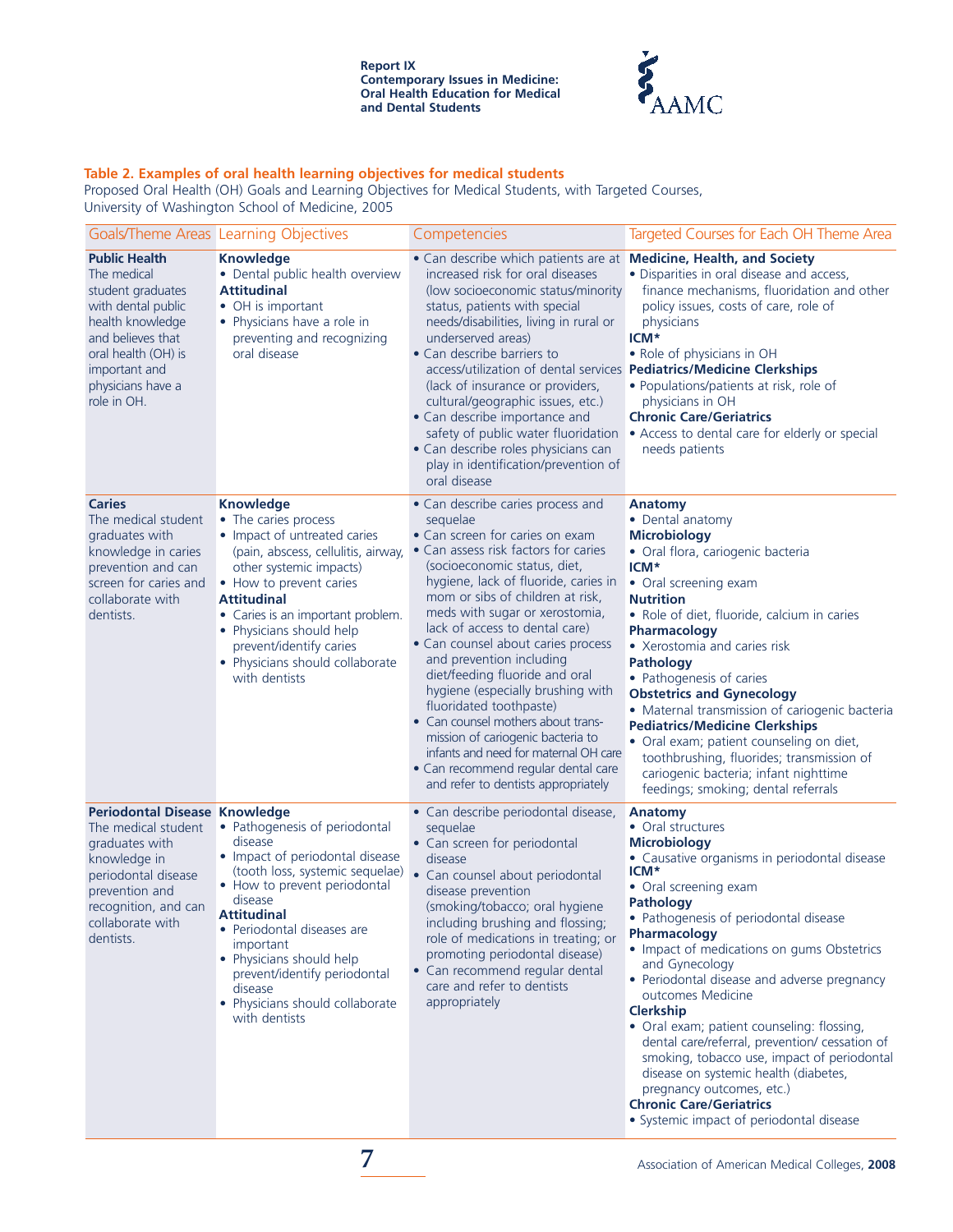

#### **Continued Table 2. Examples of oral health learning objectives for medical students** Proposed Oral Health (OH) Goals and Learning Objectives for Medical Students, with Targeted Courses,

University of Washington School of Medicine, 2005

|                                                                                                                                                                                                        | <b>Goals/Theme Areas Learning Objectives</b>                                                                                                                                                                                                                                                                                                                | Competencies                                                                                                                                                                                                                                                                                  | Targeted Courses for Each OH Theme Area                                                                                                                                                                                                                                                                                                                                                                                        |
|--------------------------------------------------------------------------------------------------------------------------------------------------------------------------------------------------------|-------------------------------------------------------------------------------------------------------------------------------------------------------------------------------------------------------------------------------------------------------------------------------------------------------------------------------------------------------------|-----------------------------------------------------------------------------------------------------------------------------------------------------------------------------------------------------------------------------------------------------------------------------------------------|--------------------------------------------------------------------------------------------------------------------------------------------------------------------------------------------------------------------------------------------------------------------------------------------------------------------------------------------------------------------------------------------------------------------------------|
| <b>Oral Cancer</b><br>The medical student<br>graduates with<br>knowledge of oral<br>cancer risk factors<br>and can screen for<br>oral cancer and<br>counsel patients.                                  | <b>Knowledge</b><br>• Risk factors and early<br>identification of oral<br>malignancies<br><b>Attitudinal</b><br>• Oral cancer screening is<br>important<br>• Physicians should screen<br>for oral cancer                                                                                                                                                    | • Can screen for oral malignancy on<br>exam<br>• Can assess risk factors for<br>malignancy (smoking,<br>tobacco/alcohol use)<br>• Can counsel patients about<br>prevention strategies<br>(prevention/cessation of smoking,<br>tobacco, and alcohol use)                                       | <b>Medicine, Health, and Society</b><br>• Disparities in oral cancer ICM<br>• Oral cancer screening exam<br><b>Medicine Clerkship</b><br>• Oral exam, risk factors, prevention/<br>cessation of smoking, tobacco, and alcohol<br>use Otolaryngology clerkship (elective)<br>· Oral exam, cancer screening Chronic<br><b>Care/Geriatrics</b><br>• Exam, risk factors, tobacco/alcohol                                           |
| <b>Oral-Systemic</b><br><b>Health</b><br><b>Inter-actions</b><br>The medical student<br>graduates with<br>understanding of<br>important<br>oral-systemic<br>interactions and can<br>monitor for these. | <b>Knowledge</b><br>• Understand impact of OH<br>on nutrition<br>• Understand the oral impact of<br>conditions and medical<br>treatments (certain drugs,<br>cancer chemotherapy, AIDS,<br>gastroesophageal reflux, etc.)<br><b>Attitudinal</b><br>• Oral-systemic interactions are<br>important<br>• Physician should help monitor<br>for such interactions | • Can monitor impact of OH on<br>nutrition (especially in<br>infants/elderly and special<br>populations)<br>• Can monitor oral impact of<br>medications, including erosion,<br>caries, and periodontal disease<br>• Can assess/treat oral conditions<br>associated with AIDS,<br>chemotherapy | <b>Nutrition</b><br>• Interaction between OH and nutrition,<br>obesity<br><b>Pediatrics, Family Practice, and Chronic</b><br><b>Care/Geriatrics</b><br>• Impact of OH on nutrition; impact of<br>medical therapies on OH; interaction<br>between periodontal disease and systemic<br>conditions (stroke, cardiovascular disease,<br>diabetes, adverse pregnancy outcomes,<br>etc.); oral manifestations of systemic<br>disease |

\*ICM=Introduction to Clinical Medicine; this course has a major emphasis on examining and interviewing patients.

*Source:* Mouradian W, Reeves A, Kim S, Evans R, Schaad S, Marshall S, Slayton R. An oral health curriculum for medical students at the University of Washington. Acad Med 2005;80: 434-442.

#### **Service-Learning**

The use of service-learning experiences in underserved communities is one strategy that both dental and medical schools have used to promote crosscutting competencies such as cultural competency, professionalism, and social responsibility, while providing unique clinical experiences for students. Service-learning experiences in dental schools were boosted by the Robert Wood Johnson Foundation program "Pipeline, Profession, and Practice: Community-based Dental Education." Augmented by grants from the California Endowment and W.K. Kellogg Foundation, the Pipeline program has supported servicelearning, cultural competency

education, and recruitment/retention of underrepresented minorities at 15 U.S. dental schools. 22,23 Columbia University College of Dental Medicine, known for its extensive outreach programs to underserved neighborhoods surrounding the school, provided the prototype for the Robert Wood Johnson Pipeline program.

Other schools providing extended community-based clinical experiences for dental students include the University of Colorado School of Dentistry and the University of Medicine and Dentistry of New Jersey-New Jersey Dental School. The University of North Carolina School

of Dentistry includes a servicelearning requirement and enhances the learning process from these experiences by the use of student selfreflection exercises. <sup>24</sup> The University of Pittsburgh School of Dentistry mandates a community-service requirement for first-year dental students in nondental settings. <sup>25</sup> The University of Washington School of Dentistry's new RIDE (Regional Initiatives in Dental Education) program will combine extended community clinical rotations with interprofessional education for dental, medical, and dental hygiene students. <sup>26</sup> The RIDE program builds on the successful WWAMI (Washington, Wyoming, Alaska,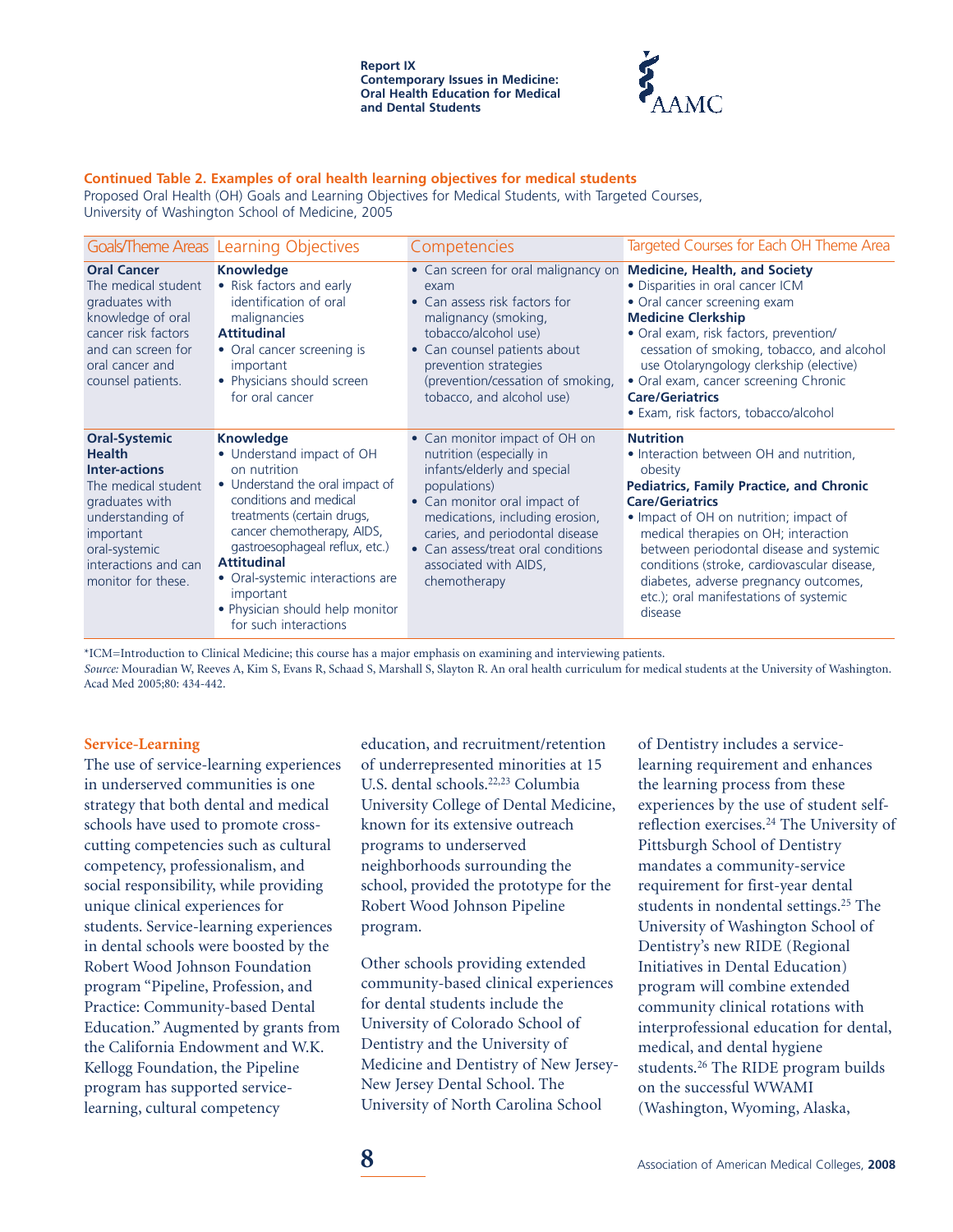

#### **Table 3. Spiral curriculum example for medical student learning objectives for caries**

Targeted Courses for the "Caries Sequence" Oral Health (OH) Content, Key Courses, and Projected Timeline for OH Curriculum, University of Washington School of Medicine, 2005

| Required/ Elective Year |             | Main Oral Health Content                                                                                                                                                                                                                                                                                                              | <b>Key Courses</b><br>(quarter, year of training)                                                                                                                                                                                                 | Projected Timeline<br>(year)                     |
|-------------------------|-------------|---------------------------------------------------------------------------------------------------------------------------------------------------------------------------------------------------------------------------------------------------------------------------------------------------------------------------------------|---------------------------------------------------------------------------------------------------------------------------------------------------------------------------------------------------------------------------------------------------|--------------------------------------------------|
| Required                | Preclinical | • Teeth, oral structures, innervations<br>· Caries pathogens, clinical sequelae<br>• Caries process, sequelae<br>• Exam and screening for caries<br>• Xerostomia, meds with sugar<br>· Role of diet, fluoride, calcium<br>• OH disparities (caries)                                                                                   | • Head/Neck Anatomy (Fall, 1)<br>• Microbiology (Spring, 1)<br>• Pathology (Spring, 2)<br>• ICM** I, II (Fall/Winter/Spring, 1, 2) 2004*<br>• Pharmacology (Fall, 2)<br>• Nutrition (Spring, 2)<br>• Medicine, Health, and Society<br>(Winter, 2) | 2004*<br>2004<br>2006<br>2005-06<br>2006<br>2004 |
|                         | Clinical    | • Cases with caries, oral screening exam, • Pediatrics (varies, 3) and<br>counseling, access issues, referral for<br>dental care<br>• Transmission of cariogenic bacteria;<br>emesis and dental erosion; establishing<br>good maternal and infant OH practices<br>• Caries as chronic disease<br>management; oral problems of elderly | Family Medicine (varies, 3)<br>• Obstetrics and Gynecology<br>(varies, 3)<br>• Chronic Care/Geriatrics<br>(varies, 4)                                                                                                                             | 2001*<br>TBD+<br>2005-06<br>TBD+                 |
| Electives#              | Preclinical | · Disparities, fluoride varnishes<br>· Also dental emergencies, normal<br>dental development, cleft lip and<br>palate, common oral pathology, risk<br>assessment, mechanism of action of<br>fluorides, oral-systemic issues, special<br>populations                                                                                   | OH elective (Spring, 1,2)                                                                                                                                                                                                                         | 2005                                             |
|                         | Clinical    | • Dental clinic exams,<br>history, fluoride varnishes,<br>assisting/dental residents and faculty                                                                                                                                                                                                                                      | OH elective (varies, 2, 3)                                                                                                                                                                                                                        | 2006-07                                          |

The Caries Sequence is one of the five theme areas (goals) of the curriculum. See Table 2 for a description of all five areas.

\*Some courses already included part or all of the OH content.

\*\*ICM=Introduction to Clinical Medicine; this course has a major emphasis on examining and interviewing patients.

*Source:* Mouradian W, Reeves A, Kim S, Evans R, Schaad S, Marshall S, Slayton R. An oral health curriculum for medical students at the University of Washington. Acad Med 2005;80:434-442.

<sup>†</sup>TBD=To be determined.

<sup>‡</sup>Other elective courses may also be targeted for inclusion of OH information such as electives addressing vulnerable popula¬tions, rural health issues, cultural competency, etc.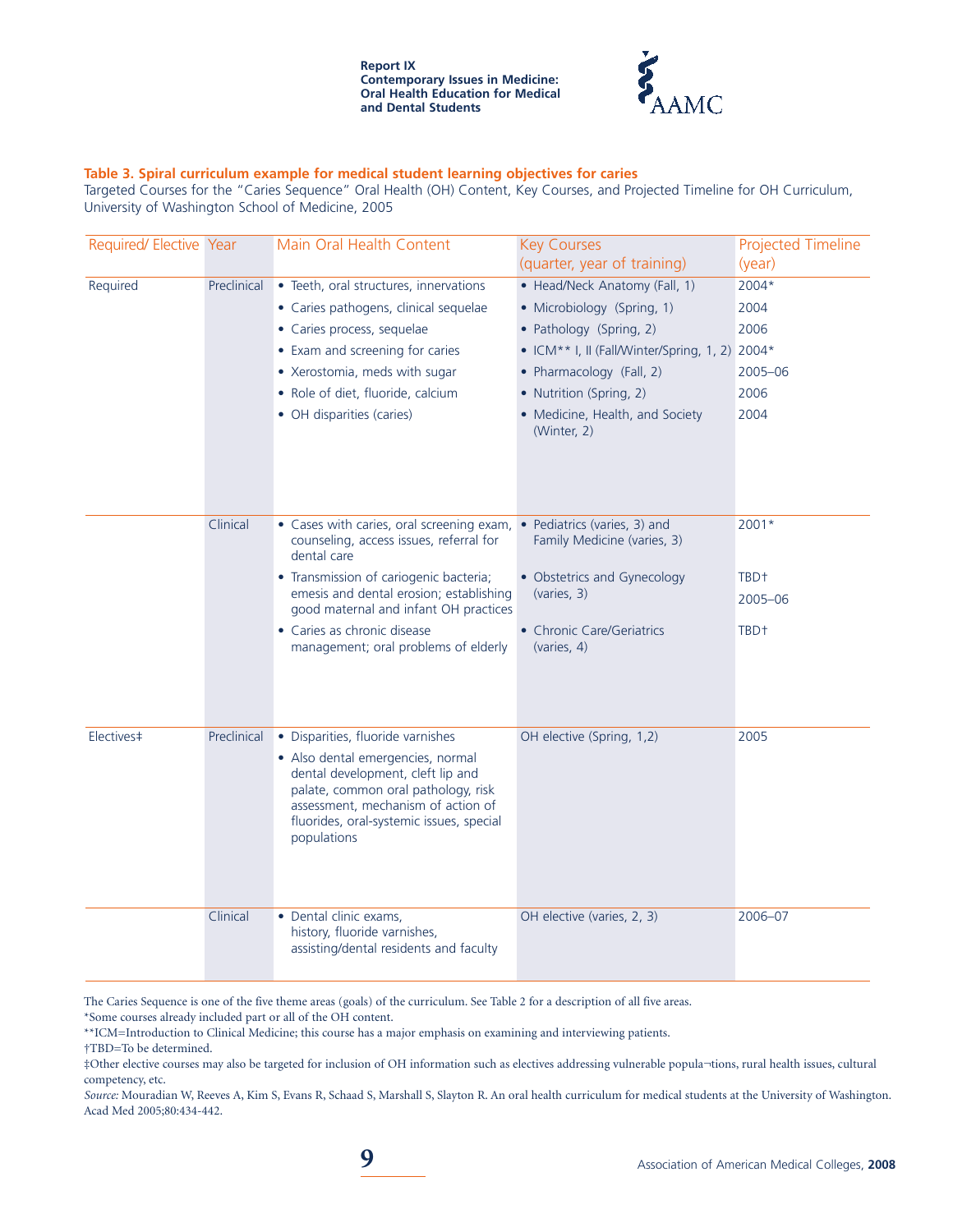

Montana, Idaho) program for regional and community-based medical education at the University of Washington School of Medicine. 27

Many more examples exist of efforts by medical and dental schools to support cross-cutting competencies. It is hoped that this report will promote further development and sharing of these such educational innovations.

## Educational Methods

Educational methods are suggested by content area and level of the learner. For example, basic science learning objectives in oral-systemic topics for first- and second-year students lend themselves to didactic sessions supported by online learning materials and visual aids, with case presentations and examples for relevance as appropriate. Clinical sciences add more case examples and eventually patient cases to didactic materials.

Development of cross-cutting competencies, including interprofessional collaboration, must emphasize experiential methods. Ideally, students from the different health professions will participate in experiential activities together, such as small-group and case discussions, role-playing, and joint service-learning experiences. Other activities include self-assessment and self-reflection, journaling, and using interactive online materials where available. Case examples should include oral and systemic components to increase the relevance for dental and medical students, respectively; other health profession examples could also be included in cases, and these students could be included in service-

#### **Oral Health Manifestations of Methamphetamine Addiction**

"When I visited our dental students on extramural rotation at the State Correctional Institution, I was shocked by the number of patients I saw in the prison dental clinic who have 'meth mouth.' This is a condition in which aggressive dental caries occurs among persons who have a substance abuse problem with methamphetamine. It was easy to imagine that it would be nearly impossible for these patients to return to the community and find employment unless they got treatment for their addiction and also received dental rehabilitation. In a rural state like this, it is amazing to realize how quickly methamphetamine addiction has spread in nonurban settings; it is a true epidemic. One of the most startling aspects is how the characteristic oral deterioration can stigmatize the affected person even after the addiction has been managed. This made me think about how the social and psychological issues surrounding substance abuse may be compounded by oral health declines. For many of these individuals to return to productive community lives, they will require costly oral care to take them out of pain and restore their appearance and dental function; this is part of the process of rebuilding self-esteem."

*—Ronald P. Strauss, D.M.D., Ph.D., reflections made while visiting University of North Carolina at Chapel Hill School of Dentistry clinical rotation sites*

learning experiences as well. These objectives should also be reinforced through a spiral curriculum, with relevance reinforced by case examples that integrate specific medical and dental course content.

Similarly, assessment approaches may also be developed by content type and level of the learner. Multiple-choice tests may be appropriate in basic science courses, while more probing questions geared to case examples will be more appropriate for clinical materials. Skills in cultural competency and communication can be demonstrated through direct observation in clinical encounters and objective-structured clinical examinations (OSCEs). Educational approaches should be consistent with principles of adult learning that stress experiential learning, learner selfassessment, and integration of material into the learner's previous knowledge base.

## Interprofessional Collaboration

The attitudes associated with interprofessional collaboration—especially medical-dental collaboration—will be served by bringing medical and dental students together wherever possible. Institutions where dental and medical schools are both located often share basic science courses, as mentioned earlier. However, these opportunities are just the beginning of possible opportunities for shared learning, few of which have been tried. As suggested, some experiences might include pairing medical and dental students in service-learning sites. Others might include rotations in dental clinics for medical students and rotations in medical clinics and on hospital rounds for dental students. Since there are fewer than half as many dental schools as medical schools, strategies involving both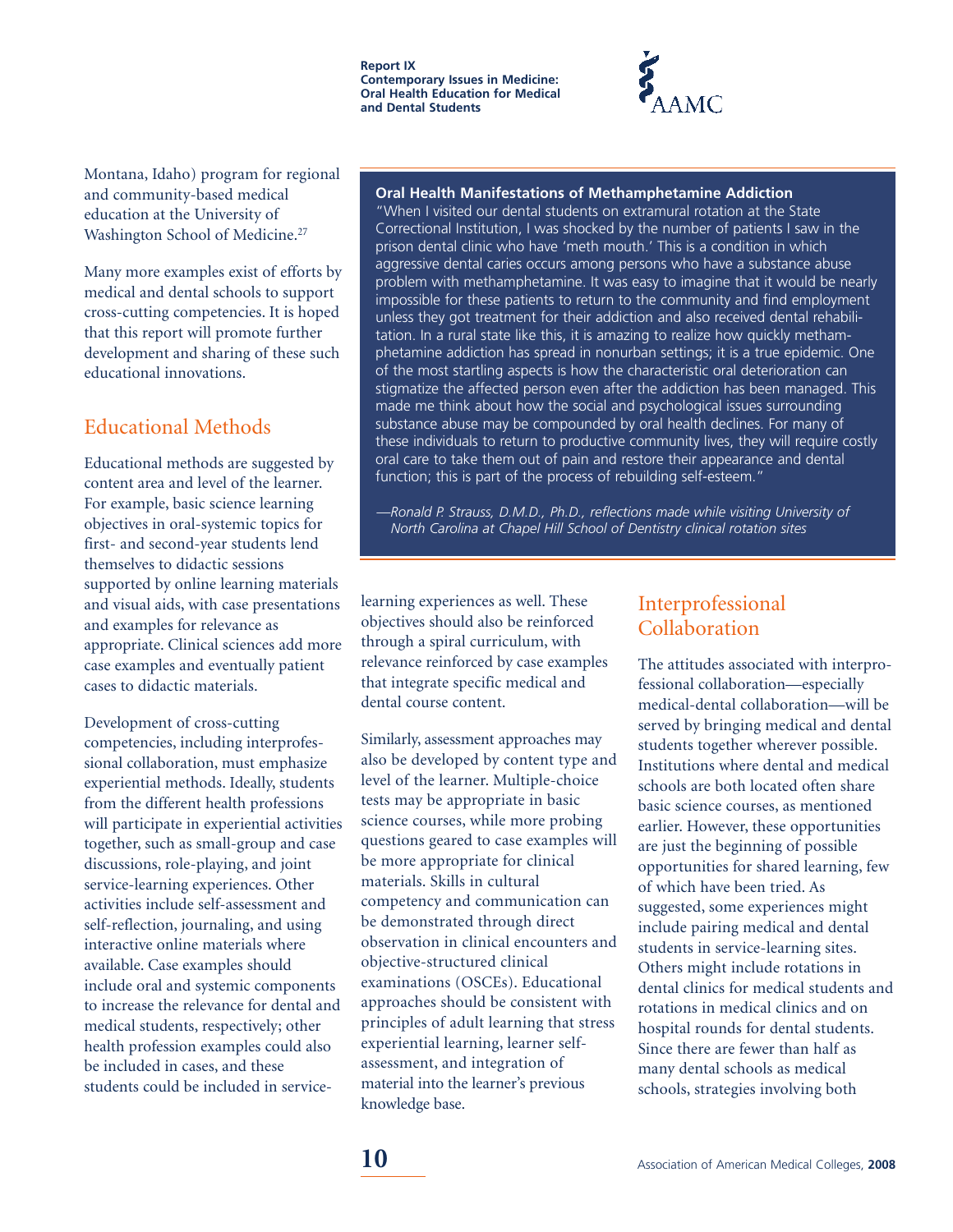medical and dental students will be limited in some locales. However, it should be possible to provide medical students with rotations in community health centers containing dental clinics, in hospital-based dental clinics, or in private dental offices. Where medical and dental students are colocated, there are opportunities for innovative, joint learning experiences in cross-cutting competencies such as cultural competency and ethics/professionalism, as well as in basic medical and oral health interviewing and examination skills. In some cases, joint electives may be offered for additional curriculum in topical areas (e.g., public health, complementary and alternative medicine). Dental students could also mentor medical students in certain oral health skills, such as oral screening and application of fluoride varnishes. 20

### Faculty Development

Faculty development presents significant challenges. Few medical faculty members have received any training in oral health. However, those working in primary care fields of pediatrics and family medicine—both of which have included oral health competencies in some portion of required training—often appreciate the importance of oral health issues and their predominance in underserved populations. Faculty in oncology or genetics and those who participate in oral surgery involving the craniofacial complex (craniofacial plastic surgeons, otolaryngologists) or who see patients in emergency rooms will also have some overlapping areas of expertise that can be tapped for medical student training. Resources to support medical faculty may be found in some hospitals



and in regional or hospital-based craniofacial teams, even when there are not co-located dental schools.

Dental school faculty who work in departments of oral medicine, oral and maxillofacial surgery, and periodontology typically will have more expertise in systemic health issues and can provide leadership within the dental schools. An even larger number of faculty members of co-located medical and dental schools will be able to provide resources for teaching the oral exam in the medical curriculum.

Faculty in pediatric dentistry, special needs, or geriatrics programs generally will be familiar with many of the systemic medical issues as well as sociocultural and ethical issues in the care of vulnerable populations. All dental schools are required to have some

#### **Bisphosphonate Drug-Related Osteonecrosis of the Jaws**

"When Ms. L, a patient with advanced breast cancer, came to the dental clinic for an emergency visit, she complained of a painful tooth root 'erupting' in her lower jaw where an abscessed tooth had been pulled over a year ago. On examination, it was apparent that there was no tooth root in this area. Rather, she had necrotic exposed bone protruding towards her tongue. Her medical oncologist had been managing her metastatic bone disease with the intravenous bisphosphonate zoledronic acid for several years. Bisphosphonate-associated osteonecrosis of the jaws is a newly described, post marketing, adverse effect of this class of osteoclast-inhibiting drugs that creates significant morbidity and has no established effective treatment. Concomitant poor oral hygiene and periodontal disease may play a role in its development. New guidance from the dental, medical, and pharmaceutical communities suggests that prevention is of the utmost importance and involves coordination between the medical oncologist and dentist with optimizing oral health prior to implementing intravenous bisphosphonate use and continued oral health maintenance. Although thought to be a rare adverse event, numerous women are taking oral bisphosphonates such as alendronate and ibandronate for osteoporosis prevention, and cases are now being seen among this group."

*—Lauren L. Patton, D.D.S., Professor, Department of Dental Ecology, University of North Carolina at Chapel Hill School of Dentistry*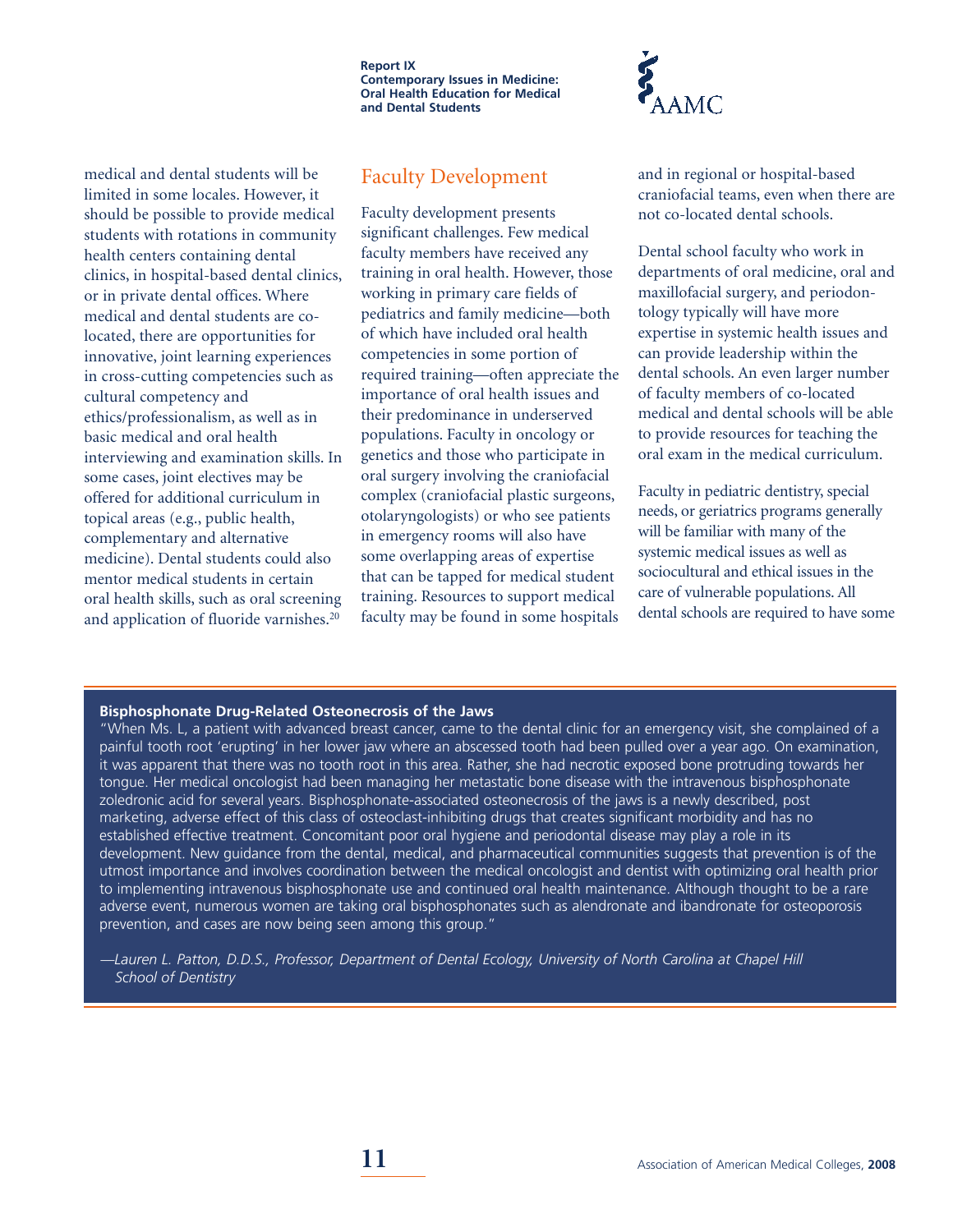curriculum in the behavioral sciences and the ethical and legal aspects of dentistry; faculty in these courses might be tapped to strengthen teaching and assessment in this area. Collaboration between medical and dental faculty and joint appointments will augment the resources available for teaching these topics. Critically, administrative leadership is needed, or at least buy-in, before such initiatives can be launched. It is hoped that this report will serve as an impetus for such changes. It is often useful to identify a faculty "champion" with interests in the respective areas who can provide leadership and advocacy for such changes.

## Towards a Shared Responsibility for Oral Health

The challenges in faculty development reflect the larger medical and dental cultures that have separated oral health from overall health for more than a century. This schism has, for the most part, been widespread despite the obvious common scientific foundations and missions of both fields. It has played out in journals, scientific meetings, sites of practice, and health insurance systems. As a result, physicians have not considered oral health in their domain, and dentists have not considered overall health issues as their responsibility. New scientific data on oral-systemic



linkages and the drive to ameliorate oral health disparities are shifting this perception, calling for more collaborative approaches. Although numerous efforts have been geared at educating nondental health professionals in oral health issues, relatively few efforts have targeted medical and dental students and the specific educational components that can help them understand each other's professions and collaborate better to improve individual and public health. The panel hopes that the recommendations articulated in this report will serve to support increased collaboration between the dental and medical professions as they work toward accepting a shared responsibility for the oral health of the public.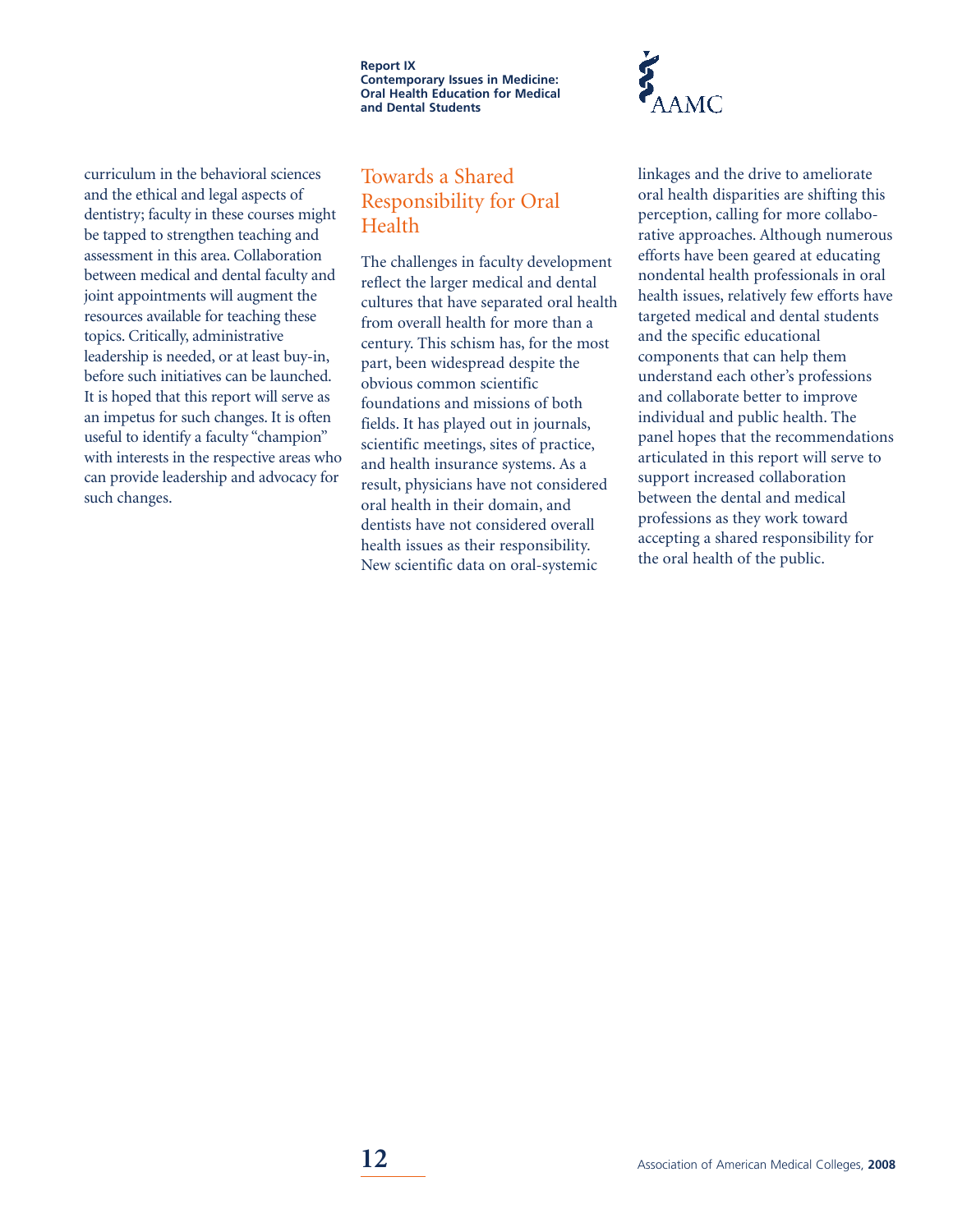



## Oral Health Education Expert Panel

Wendy Mouradian, M.D., M.S. **(co-chair)** Director, Regional Initiatives in Dental Education (RIDE) University of Washington School of Dentistry

Charles N. Bertolami, D.D.S., D.Med.Sc. **(co-chair)** Dean, University of California, San Francisco School of Dentistry (currently Dean, New York University College of Dentistry)

Carol A. Aschenbrener, M.D. Executive Vice President Association of American Medical Colleges

Sonia J. Crandall, Ph.D., M.S. Professor, Family and Community Medicine Wake Forest University School of Medicine

Ronald M. Epstein, M.D. Professor and Associate Dean for Educational Evaluation and Research University of Rochester School of Medicine and Dentistry

Marcio da Fonseca, D.D.S., M.S. Clinical Assistant Professor of Pediatric Dentistry Nationwide Children's Hospital

N. Karl Haden, Ph.D. President, Academy for Academic Leadership

Alexis L. Ruffin, M.S. Director, Curriculum Innovation Initiatives Association of American Medical Colleges

James J. Sciubba, D.M.D., Ph.D. Professor, Otolaryngology and Head and Neck Surgery Johns Hopkins School of Medicine

Susan Silverton, M.D., Ph.D., B.Sc. Academic Vice-President and Professor Laurentian University

Ronald P. Strauss, D.M.D., Ph.D., M.S. Distinguished Professor University of North Carolina at Chapel Hill School of Dentistry

Lisa Tedesco, Ph.D. Vice-Provost for Academic Affairs–Graduate Studies and Dean of the Graduate School Emory University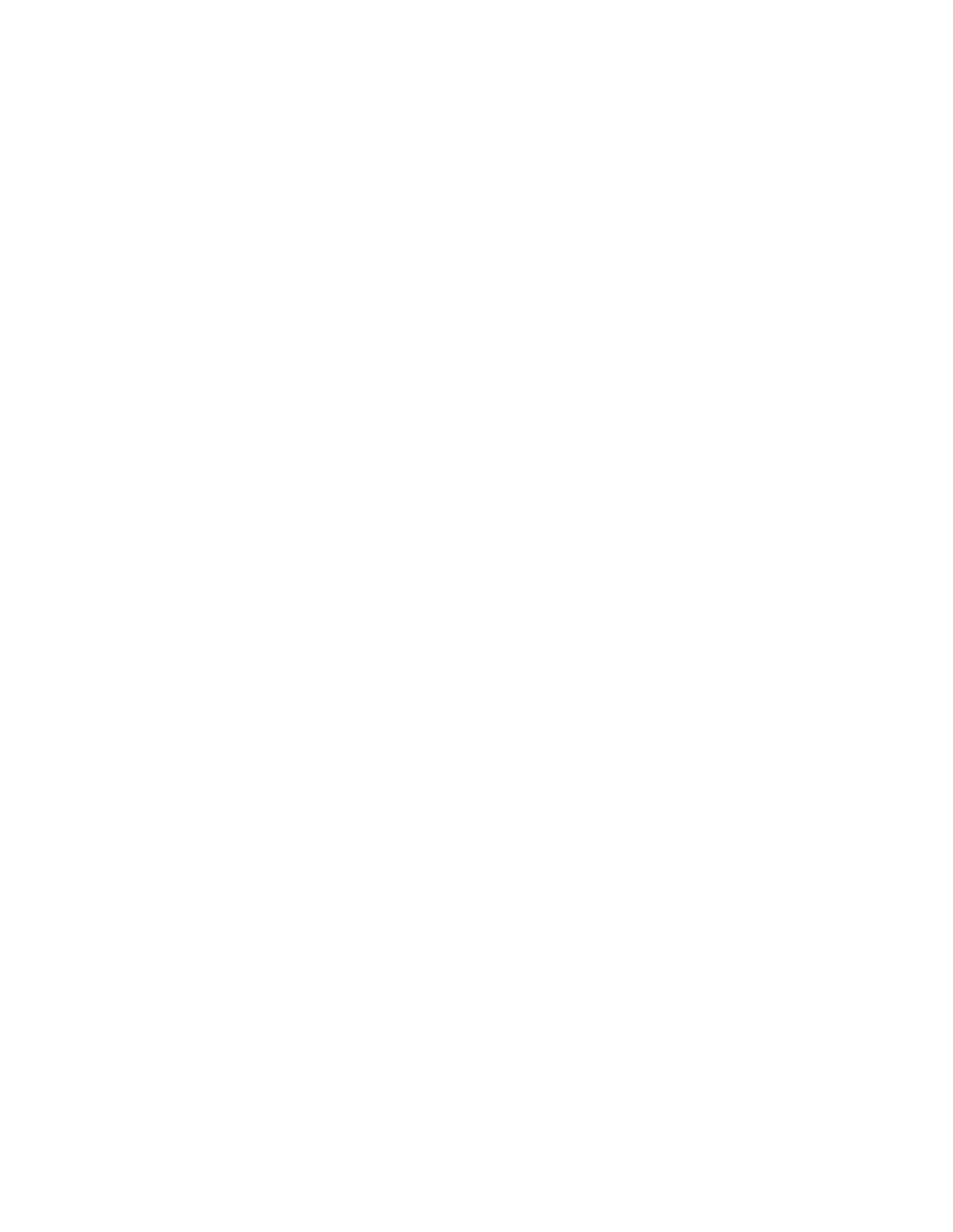

## References

- 1. Formicola AJ, Bailit H, Beazoglou T, Tedesco LA. The Macy study: a framework for consensus. J Dent Educ 2005;65(11):1183–1185.
- 2. U.S. Department of Health and Human Services. Oral health in America: a report of the surgeon general—executive summary. Rockville, MD: U.S. Department of Health and Human Services, National Institute of Dental and Craniofacial Research, National Institutes of Health, 2000. At: www.nidcr.nih.gov/AboutNIDCR/SurgeonGeneral/default.htm. Accessed: October 14, 2007.
- 3. Surgeon General's Conference on Children and Oral Health, June 11–12, 2000, Washington, DC. At: www.nidcr.nih.gov/AboutNIDCR/SurgeonGeneral/Children.htm. Accessed: October 14, 2007.
- 4. Field MJ, ed. Dental education at the crossroads: challenges and change. An Institute of Medicine report. Washington, DC: National Academy Press, 1995:3–4.
- 5. United States Medical Licensing Examination. Step 2: content clinical knowledge outline. At: www.usmle.org/Examinations/step2/ck/content/nutritional.html. Accessed: October 14, 2007.
- 6. United States Medical Licensing Examination. Step 3: purpose and content. At: www.usmle.org/Examinations/step3/content/disease.html. Accessed: October 14, 2007.
- 7. Commission on Dental Accreditation. Accreditation standards for dental education programs. At: www.ada.org/prof/ed/accred/standards/predoc.pdf. Accessed: October 14, 2007.
- 8. American Dental Association. National Board Dental Examination, Part 1: 2007 candidate guide. At: www.ada.org/prof/ed/testing/nbde01/nbde01\_candidate\_guide.pdf. Accessed: October 14, 2007.
- 9. American Dental Association. National Board Dental Examination, Part 2: 2007 candidate guide. At: www.ada.org/prof/ed/testing/nbde02/nbde02\_candidate\_guide.pdf. Accessed: October 14, 2007.
- 10. Greiner AN, Knebel E, eds. Health professions education: a bridge to quality. Washington, DC: Institute of Medicine of the National Academies of Science, National Academies Press, 2003. At: www.nap.edu/books/0309087236/html/. Accessed: October 14, 2007.
- 11. Cohn D, Bahrampour T. Of U.S. children under 5, nearly half are minorities. Washington Post, May 10, 2006. At: www.washingtonpost.com/wp-dyn/content/article/2006/05/09/AR2006050901841.html. Accessed: October 14, 2007.
- 12. Columbia University, National Center for Childhood Poverty. At: www.nccp.org/publications/pub\_762.html. Accessed: January 20, 2008.
- 13. U.S. Census Bureau, Racial Statistics Branch, Population Division. Current population survey, March 2002. At: www.census.gov/population/socdemo/race/black/ppl-164/tab16.pdf. Accessed: October 14, 2007.
- 14. Iacopino AM. The influence of "new science" on dental education: current concepts, trends, and models for the future. J Dent Educ 2007;71(4):450–462.
- 15. Sax HC, ed. Medical professionalism in the new millennium: a physician charter, 2002. Ann Intern Med 2002;136(3):243–246. At: www.annals.org/cgi/reprint/136/3/243.pdf. Accessed: October 14, 2007.
- 16. Association of American Medical Colleges, 2005. Cultural competence education. At: www.aamc.org/meded/tacct/culturalcomped.pdf. Accessed: October 14, 2007.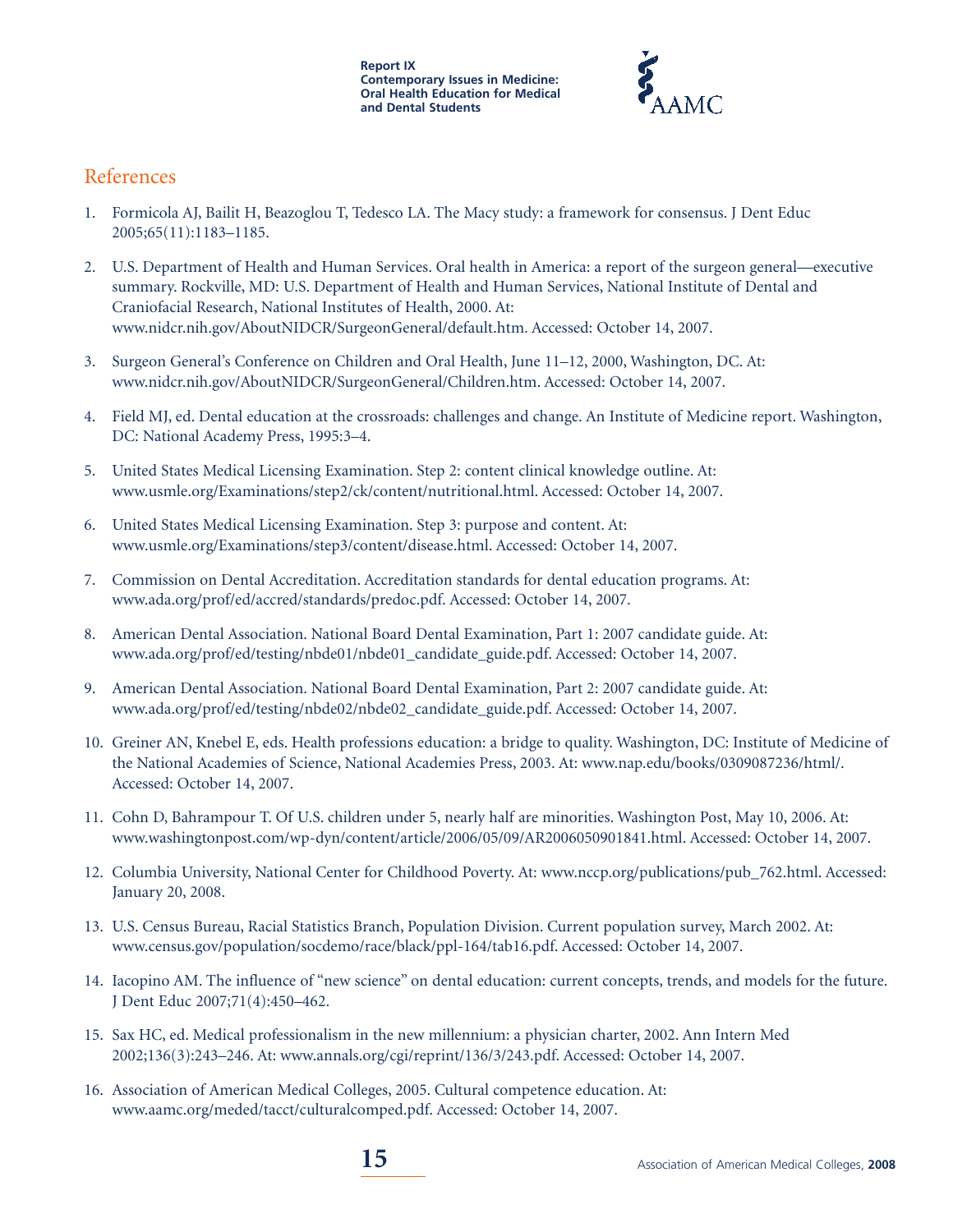

- 17. Association of American Medical Colleges. Assessment of professionalism: annotated bibliography, 2004. At: www.aamc.org/members/gea/ugmesection/ugmeprofessionalism.pdf. Accessed: October 14, 2007.
- 18. Papers from the conference "Professional Promises: Hopes and Gaps in Access to Oral Health Care," held at the American Dental Association, Chicago, August 2005. Published as a special issue of the Journal of Dental Education: J Dent Educ 2006;70(11):1117–1247.
- 19. Mouradian WE, Reeves A, Kim S, Evans R, Schaad D, Marshall SG, Slayton R. An oral health curriculum for medical students at the University of Washington. Acad Med 2005;80:434–442.
- 20. Mouradian WE, Reeves A, Kim S, Lewis C, Keerbs A, Slayton RL, et al. A new oral health elective for medical students at the University of Washington. Teach Learn Med 2006;18(4):336–342.
- 21. Oral health, special topics: curriculum resources. At: http://fammed.musc.edu/fmc/data/pdf/Oral\_Health.pdf. Accessed: October 14, 2007.
- 22. Pipeline, profession, and practice: community-based dental education. At: www.rwjf.org/applications/solicited/npo.jsp?FUND\_ID=55116. Accessed: October 14, 2007.
- 23. The California initiative. At: www.dentalpipeline.org/ci\_californiainit.html. Accessed: October 14, 2007.
- 24. Strauss R, Mofidi M, Sandler ES, Williamson R, McMurtry BA, Carl LS, Neal EM. Reflective learning in communitybased dental education. J Dent Educ 2003;67(11):1234–1242.
- 25. Rubin RW. Developing cultural competence and social responsibility in preclinical dental students. J Dent Educ 2004;68(4):460–467.
- 26. University of Washington School of Dentistry. Regional initiatives in dental education. At: www.dental.washington.edu/ride. Accessed: October 14, 2007.
- 27. University of Washington School of Medicine. WWAMI program. At: www.uwmedicine.org/Education/WWAMI/. Accessed: October 14, 2007.